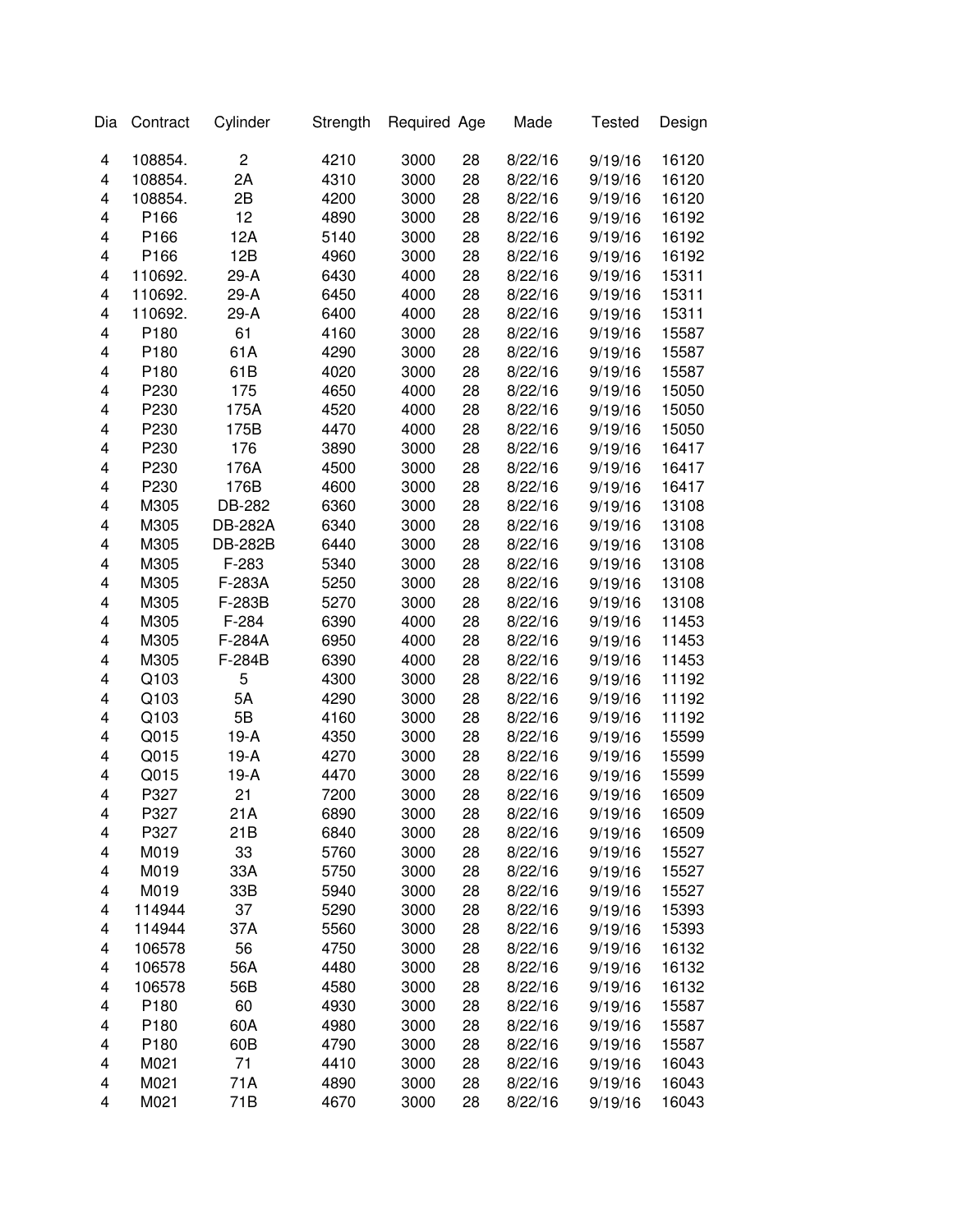| 4 | N228    | 86              | 5030 | 3000 | 28             | 8/22/16 | 9/19/16 | 16128 |
|---|---------|-----------------|------|------|----------------|---------|---------|-------|
| 4 | N228    | 86A             | 4820 | 3000 | 28             | 8/22/16 | 9/19/16 | 16128 |
| 4 | N228    | 86B             | 4880 | 3000 | 28             | 8/22/16 | 9/19/16 | 16128 |
| 4 | N343    | 90A             | 6540 | 4000 | 28             | 8/22/16 | 9/19/16 | 16465 |
| 4 | N343    | 90A             | 5870 | 4000 | 28             | 8/22/16 | 9/19/16 | 16465 |
| 4 | N343    | 90A             | 6160 | 4000 | 28             | 8/22/16 | 9/19/16 | 16465 |
| 6 | N307    | 123             | 4820 | 3000 | 28             | 8/22/16 | 9/19/16 | 13306 |
| 6 | N307    | 123A            | 4810 | 3000 | 28             | 8/22/16 | 9/19/16 | 13306 |
| 4 | P079    | 109             | 4630 | 3000 | 28             | 8/22/16 | 9/19/16 | 15146 |
| 4 | P079    | 109A            | 5190 | 3000 | 28             | 8/22/16 | 9/19/16 | 15146 |
| 4 | P079    | 109B            | 4840 | 3000 | 28             | 8/22/16 | 9/19/16 | 15146 |
| 4 | P168    | 23C             | 3290 | 3000 | 5              | 8/22/16 | 9/19/16 | 16120 |
| 4 | M384    | 173             | 4890 | 4000 | 28             | 8/22/16 | 9/19/16 | 16412 |
| 4 | M384    | 173A            | 4860 | 4000 | 28             | 8/22/16 | 9/19/16 | 16412 |
|   | M384    |                 |      |      |                |         |         |       |
| 4 |         | 173B            | 4740 | 4000 | 28             | 8/22/16 | 9/19/16 | 16412 |
| 4 | M165    | 179             | 9140 | 3000 | 28             | 8/22/16 | 9/19/16 | 18000 |
| 4 | M165    | 179A            | 8730 | 3000 | 28             | 8/22/16 | 9/19/16 | 18000 |
| 4 | M165    | 179B            | 8910 | 3000 | 28             | 8/22/16 | 9/19/16 | 18000 |
| 4 | N198    | 265             | 3190 | 3000 | 28             | 8/22/16 | 9/19/16 | 13034 |
| 4 | N198    | 265A            | 3470 | 3000 | 28             | 8/22/16 | 9/19/16 | 13034 |
| 4 | N198    | 265B            | 3270 | 3000 | 28             | 8/22/16 | 9/19/16 | 13034 |
| 4 | M950    | 344             | 5520 | 3000 | 28             | 8/22/16 | 9/19/16 | 15521 |
| 4 | M950    | 344A            | 5310 | 3000 | 28             | 8/22/16 | 9/19/16 | 15521 |
| 4 | M950    | 344B            | 5500 | 3000 | 28             | 8/22/16 | 9/19/16 | 15521 |
| 4 | M950    | 345             | 5630 | 3000 | 28             | 8/22/16 | 9/19/16 | 15520 |
| 4 | M950    | 345A            | 6430 | 3000 | 28             | 8/22/16 | 9/19/16 | 15520 |
| 4 | M950    | 345B            | 5750 | 3000 | 28             | 8/22/16 | 9/19/16 | 15520 |
| 4 | Q326    | $2-D$           | 3660 | 3000 | 9              | 9/10/16 | 9/19/16 | 16127 |
| 4 | N331    | $6 - C$         | 3640 | 3000 | 6              | 9/13/16 | 9/19/16 | 15393 |
| 4 | M950    | 357-C           | 3970 | 3000 | $\overline{7}$ | 9/12/16 | 9/19/16 | 15521 |
| 4 | M950    | 357-D           | 4040 | 3000 | 7              | 9/12/16 | 9/19/16 | 15521 |
| 4 | M950    | 359-D           | 5660 | 3000 | 6              | 9/13/16 | 9/19/16 | 15520 |
| 4 | M950    | 360-D           | 4980 | 3000 | 5              | 9/14/16 | 9/19/16 | 15521 |
| 4 | Q030    | $\overline{c}$  | 5660 | 3000 | 28             | 8/23/16 | 9/20/16 | 16475 |
| 4 | Q030    | $2-A$           | 5520 | 3000 | 28             | 8/23/16 | 9/20/16 | 16475 |
| 4 | Q030    | 2-A             | 5610 | 3000 | 28             | 8/23/16 | 9/20/16 | 16475 |
| 4 | 108854. | З               | 4510 | 3000 | 28             | 8/23/16 | 9/20/16 | 16120 |
| 4 | 108854. | ЗΑ              | 4610 | 3000 | 28             | 8/23/16 | 9/20/16 | 16120 |
| 4 | 108854. | 3B3             | 4650 | 3000 | 28             | 8/23/16 | 9/20/16 | 16120 |
| 4 | Q181    | 5               | 4920 | 3000 | 28             | 8/23/16 | 9/20/16 | 15587 |
| 4 | Q181    | 5A              | 5250 | 3000 | 28             | 8/23/16 | 9/20/16 | 15587 |
| 4 | Q181    | 5B              | 4870 | 3000 | 28             | 8/23/16 | 9/20/16 | 15587 |
| 4 | Q059    | $\overline{7}$  | 6180 | 4000 | 28             | 8/23/16 | 9/20/16 | 11453 |
| 4 | Q059    | 7A              | 6290 | 4000 | 28             | 8/23/16 | 9/20/16 | 11453 |
| 4 | Q059    | 7B              | 6190 | 4000 | 28             | 8/23/16 | 9/20/16 | 11453 |
| 4 | 112018. | $14-A$          | 4820 | 3000 | 28             | 8/23/16 | 9/20/16 | 16125 |
| 4 | 112018. | $14-A$          | 4720 | 3000 | 28             | 8/23/16 | 9/20/16 | 16125 |
| 4 | 112018. | $14-A$          | 4830 | 3000 | 28             | 8/23/16 | 9/20/16 | 16125 |
|   | P929    | 20              |      |      | 28             |         |         |       |
| 4 |         |                 | 4940 | 3000 |                | 8/23/16 | 9/20/16 | 16255 |
| 4 | P929    | 20A             | 5090 | 3000 | 28             | 8/23/16 | 9/20/16 | 16255 |
| 4 | P929    | 20 <sub>B</sub> | 4880 | 3000 | 28             | 8/23/16 | 9/20/16 | 16255 |
| 4 | Q015    | 20-A            | 4660 | 3000 | 28             | 8/23/16 | 9/20/16 | 16522 |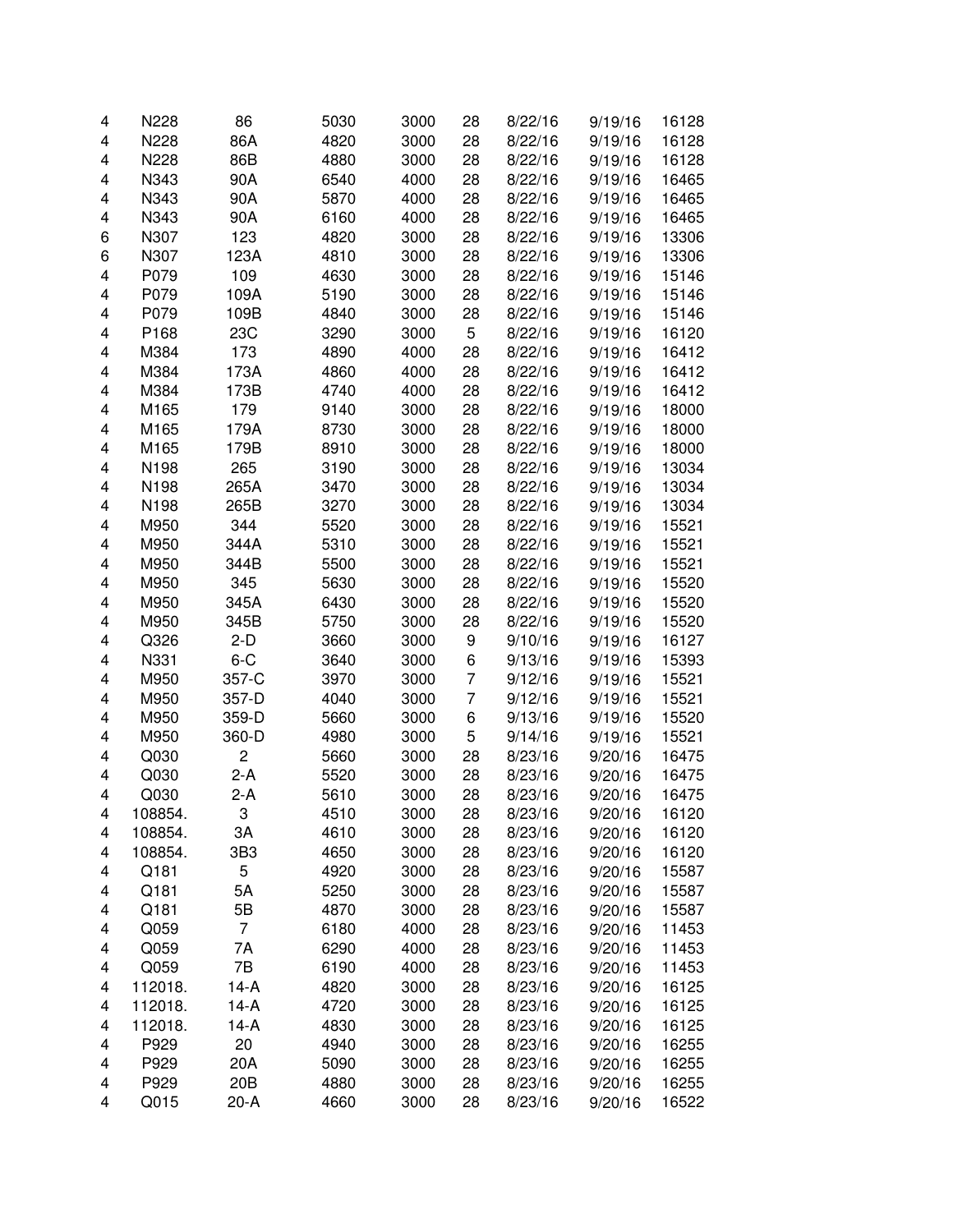| 4 | Q015 | $20-A$         | 4860 | 3000 | 28 | 8/23/16 | 9/20/16 | 16522 |
|---|------|----------------|------|------|----|---------|---------|-------|
| 4 | Q015 | $20-A$         | 4460 | 3000 | 28 | 8/23/16 | 9/20/16 | 16522 |
| 4 | Q015 | $21-A$         | 4160 | 3000 | 28 | 8/23/16 | 9/20/16 | 16522 |
| 4 | Q015 | $21-A$         | 4280 | 3000 | 28 | 8/23/16 | 9/20/16 | 16522 |
| 4 | Q015 | $21-A$         | 4070 | 3000 | 28 | 8/23/16 | 9/20/16 | 16522 |
| 4 | Q031 | $22-A$         | 5980 | 3000 | 28 | 8/23/16 | 9/20/16 | 15391 |
| 4 | Q031 | $22-A$         | 6110 | 3000 | 28 | 8/23/16 | 9/20/16 | 15391 |
| 4 | Q031 | $22-B$         | 6170 | 3000 | 28 | 8/23/16 | 9/20/16 | 15391 |
| 4 | N282 | $25-A$         | 5040 | 3000 | 28 | 8/23/16 | 9/20/16 | 14145 |
| 4 | N282 | $25-A$         | 5110 | 3000 | 28 | 8/23/16 | 9/20/16 | 14145 |
| 4 | N282 | $25-A$         | 5360 | 3000 | 28 | 8/23/16 | 9/20/16 | 14145 |
| 4 | P180 | 62             | 4190 | 3000 | 28 | 8/23/16 | 9/20/16 | 15587 |
| 4 | P180 | 62A            | 4120 | 3000 | 28 | 8/23/16 | 9/20/16 | 15587 |
| 4 | P180 | 62B            | 3960 | 3000 | 28 | 8/23/16 | 9/20/16 | 15587 |
| 4 | P047 | 152-A          | 5760 | 3000 | 28 | 8/23/16 | 9/20/16 | 15199 |
| 4 | P047 | 152-A          | 5720 | 3000 | 28 | 8/23/16 | 9/20/16 | 15199 |
| 4 | P047 | 152-A          | 6200 | 3000 | 28 | 8/23/16 | 9/20/16 | 15199 |
| 4 | P230 | 178            | 5220 | 4000 | 28 | 8/23/16 | 9/20/16 | 15050 |
| 4 | P230 | 178A           | 5480 | 4000 | 28 | 8/23/16 | 9/20/16 | 15050 |
| 4 | P230 | 178B           | 520  | 4000 | 28 | 8/23/16 | 9/20/16 | 15050 |
| 4 | P230 | 178B           | 5480 | 4000 | 28 | 8/23/16 | 9/20/16 | 15050 |
| 4 | N165 | 180            | 6050 | 3000 | 28 | 8/23/16 | 9/20/16 | 14273 |
| 4 | N165 | 180A           | 5680 | 3000 | 28 | 8/23/16 | 9/20/16 | 14273 |
| 4 | N165 | 180B           | 5950 | 3000 | 28 | 8/23/16 | 9/20/16 | 14273 |
| 4 | M010 | 210-A          | 4270 | 3000 | 28 | 8/23/16 | 9/20/16 | 13221 |
| 4 | M010 | $210-A$        | 4310 | 3000 | 28 | 8/23/16 | 9/20/16 | 13221 |
| 4 | M010 | $210-A$        | 4430 | 3000 | 28 | 8/23/16 | 9/20/16 | 13221 |
| 4 | N198 | 266            | 5110 | 3000 | 28 | 8/23/16 | 9/20/16 | 13034 |
| 4 | N198 | 266A           | 4940 | 3000 | 28 | 8/23/16 | 9/20/16 | 13034 |
| 4 | N198 | 266B           | 5010 | 3000 | 28 | 8/23/16 | 9/20/16 | 13034 |
|   |      | DB-283         |      | 3000 | 28 |         | 9/20/16 |       |
| 4 | M305 |                | 6280 |      |    | 8/23/16 |         | 13108 |
| 4 | M305 | <b>DB-283A</b> | 6500 | 3000 | 28 | 8/23/16 | 9/20/16 | 13108 |
| 4 | M305 | <b>DB-283B</b> | 6410 | 3000 | 28 | 8/23/16 | 9/20/16 | 13108 |
| 4 | M305 | DB-284-1       | 7540 | 4000 | 28 | 8/23/16 | 9/20/16 | 13387 |
| 4 | M305 | DB-284-1A      | 7080 | 4000 | 28 | 8/23/16 | 9/20/16 | 13387 |
| 4 | M305 | DB-284-1B      | 7410 | 4000 | 28 | 8/23/16 | 9/20/16 | 13387 |
| 4 | M305 | DB-284-2       | 9120 | 4000 | 28 | 8/23/16 | 9/20/16 |       |
| 4 | M305 | DB-284-2A      | 9060 | 4000 | 28 | 8/23/16 | 9/20/16 |       |
| 4 | M305 | DB-284-2B      | 9230 | 4000 | 28 | 8/23/16 | 9/20/16 |       |
| 4 | M305 | DB-284-3       | 8420 | 4000 | 28 | 8/23/16 | 9/20/16 | 13387 |
| 4 | M305 | DB-284-3A      | 8660 | 4000 | 28 | 8/23/16 | 9/20/16 | 13387 |
| 4 | M305 | DB-284-3B      | 8470 | 4000 | 28 | 8/23/16 | 9/20/16 | 13387 |
| 4 | M305 | F-285          | 5810 | 3000 | 28 | 8/23/16 | 9/20/16 | 13108 |
| 4 | M305 | F-285A         | 6110 | 3000 | 28 | 8/23/16 | 9/20/16 | 13108 |
| 4 | M305 | F-285B         | 5980 | 3000 | 28 | 8/23/16 | 9/20/16 | 13108 |
| 4 | L041 | 330A           | 3510 | 3000 | 28 | 8/23/16 | 9/20/16 | 14369 |
| 4 | L041 | 330A           | 3580 | 3000 | 28 | 8/23/16 | 9/20/16 | 14369 |
| 4 | L041 | 330A           | 3530 | 3000 | 28 | 8/23/16 | 9/20/16 | 14369 |
| 4 | P016 | 22             | 5300 | 3000 | 28 | 8/23/16 | 9/20/16 | 12004 |
| 4 | P016 | 22A            | 5280 | 3000 | 28 | 8/23/16 | 9/20/16 | 12004 |
| 4 | P016 | 22B            | 5420 | 3000 | 28 | 8/23/16 | 9/20/16 | 12004 |
| 4 | P622 | $21-D$         | 4180 | 3000 | 14 | 9/6/16  | 9/20/16 | 16086 |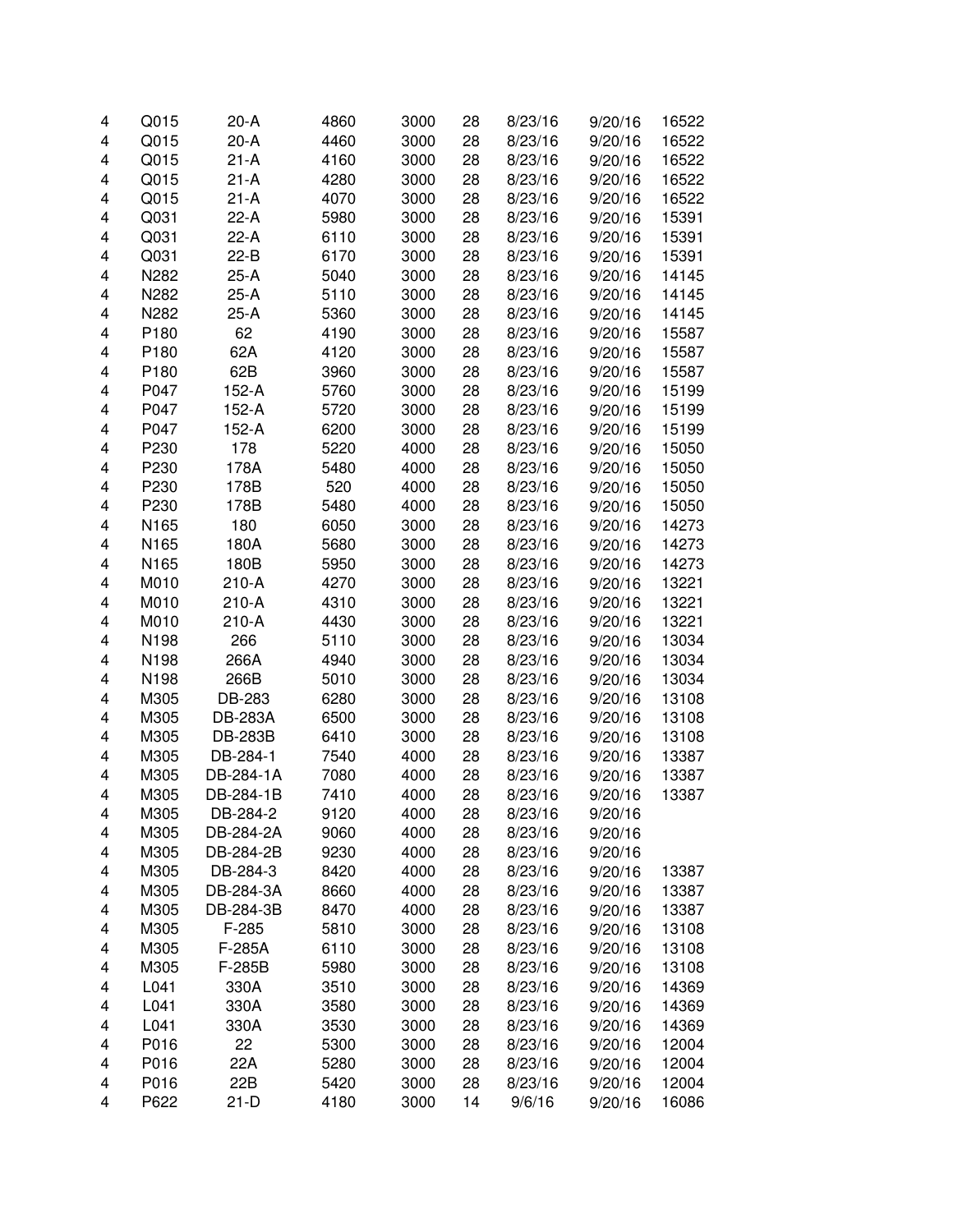| 4 | P079             | $115-C$ | 4860  | 3000 | 14 | 9/6/16  | 9/20/16 | 15146 |
|---|------------------|---------|-------|------|----|---------|---------|-------|
| 4 | M950             | 359-C   | 5380  | 3000 | 7  | 9/13/16 | 9/20/16 | 15520 |
| 4 | M950             | 361D    | 3160  | 3000 | 6  | 9/13/16 | 9/20/16 | 15521 |
| 4 | Q147             | $5-C$   | 5620  | 3000 | 7  | 9/13/16 | 9/20/16 | 16286 |
| 4 | Q147             | $5-D$   | 5830  | 3000 | 7  | 9/13/16 | 9/20/16 | 16286 |
| 4 | Q147             | $5-E$   | 5800  | 3000 | 7  | 9/13/16 | 9/20/16 | 16286 |
| 4 | Q147             | $6 - C$ | 5190  | 3000 | 6  | 9/14/16 | 9/20/16 | 16286 |
|   |                  |         |       |      |    |         |         |       |
| 4 | Q147             | $6-D$   | 5190  | 3000 | 6  | 9/14/16 | 9/20/16 | 16286 |
| 4 | Q147             | $6-E$   | 5240  | 3000 | 6  | 9/14/16 | 9/20/16 | 16286 |
| 4 | Q147             | $7 - C$ | 3910  | 3000 | 4  | 9/16/16 | 9/20/16 | 16286 |
| 4 | Q147             | $7-D$   | 3830  | 3000 | 4  | 9/16/16 | 9/20/16 | 16286 |
| 4 | Q147             | $7-E$   | 3810  | 3000 | 4  | 9/16/16 | 9/20/16 | 16286 |
| 4 | 109607           | $3-A$   | 10960 | 8000 | 28 | 8/23/16 | 9/20/16 | 15522 |
| 4 | 109607           | $3-A$   | 11270 | 8000 | 28 | 8/23/16 | 9/20/16 | 15522 |
| 4 | 109607           | $3-A$   | 9570  | 8000 | 28 | 8/23/16 | 9/20/16 | 15522 |
| 4 | 109607           | 4-A     | 10220 | 8000 | 28 | 8/23/16 | 9/20/16 | 15522 |
| 4 | 109607           | 4-A     | 11130 | 8000 | 28 | 8/23/16 | 9/20/16 | 15522 |
| 4 | 109607           | 4-A     | 11260 | 8000 | 28 | 8/23/16 | 9/20/16 | 15522 |
| 4 | Q130             | 4-A     | 4030  | 3000 | 28 | 8/23/16 | 9/20/16 | 16439 |
| 4 | Q130             | 4-A     | 3860  | 3000 | 28 | 8/23/16 | 9/20/16 | 16439 |
| 4 | Q130             | $4 - B$ | 3990  | 3000 | 28 | 8/23/16 | 9/20/16 | 16439 |
| 4 | 99110-           | 5A      | 3760  | 3000 | 28 | 8/23/16 | 9/20/16 | 14198 |
| 4 | 99110-           | 5A      | 4010  | 3000 | 28 | 8/23/16 | 9/20/16 | 14198 |
| 4 | 99110-           | 5A      | 4230  | 3000 | 28 | 8/23/16 | 9/20/16 | 14198 |
| 4 | P261             | 30      | 5110  | 3000 | 28 | 8/23/16 | 9/20/16 | 14339 |
| 4 | P <sub>261</sub> | 30A     | 5400  | 3000 | 28 | 8/23/16 | 9/20/16 | 14339 |
| 4 | P <sub>261</sub> | 30B     | 5300  | 3000 | 28 | 8/23/16 | 9/20/16 | 14339 |
|   | M019             |         |       |      |    |         |         |       |
| 4 |                  | 34      | 5820  | 3000 | 28 | 8/23/16 | 9/20/16 | 15527 |
| 4 | M019             | 34A     | 6150  | 3000 | 28 | 8/23/16 | 9/20/16 | 15527 |
| 4 | M019             | 34B     | 5930  | 3000 | 28 | 8/23/16 | 9/20/16 | 15527 |
| 4 | 114944           | 38      | 6210  | 3000 | 28 | 8/23/16 | 9/20/16 |       |
| 4 | 114944           | 38A     | 6270  | 3000 | 28 | 8/23/16 | 9/20/16 |       |
| 4 | N357             | 58      | 4950  | 3000 | 28 | 8/23/16 | 9/20/16 | 16127 |
| 4 | N357             | 58A     | 4720  | 3000 | 28 | 8/23/16 | 9/20/16 | 16127 |
| 4 | N357             | 58B     | 5030  | 3000 | 28 | 8/23/16 | 9/20/16 | 16127 |
| 4 | N357             | 59      | 7890  | 3000 | 28 | 8/23/16 | 9/20/16 | 16128 |
| 4 | N357             | 59A     | 7630  | 3000 | 28 | 8/23/16 | 9/20/16 | 16128 |
| 4 | N357             | 59B     | 7170  | 3000 | 28 | 8/23/16 | 9/20/16 | 16128 |
| 4 | P327             | 20      | 8030  | 3000 | 28 | 8/23/16 | 9/20/16 | 16509 |
| 4 | P327             | 20A     | 8040  | 3000 | 28 | 8/23/16 | 9/20/16 | 16509 |
| 4 | P327             | 20B     | 7590  | 3000 | 28 | 8/23/16 | 9/20/16 | 16509 |
| 4 | P247             | 61      | 4650  | 3000 | 28 | 8/23/16 | 9/20/16 | 16130 |
| 4 | P247             | 61A     | 4590  | 3000 | 28 | 8/23/16 | 9/20/16 | 16130 |
| 4 | P247             | 61B     | 4830  | 3000 | 28 | 8/23/16 | 9/20/16 | 16130 |
| 6 | N.07             | 126     | 5890  | 3000 | 28 | 8/23/16 | 9/20/16 | 13308 |
| 6 | N.07             | 126A    | 4500  | 3000 | 28 | 8/23/16 | 9/20/16 | 13308 |
| 6 | N.307            | 127     | 5390  | 3000 | 28 | 8/23/16 | 9/20/16 | 13308 |
| 6 | N.307            | 127A    | 5780  | 3000 | 28 | 8/23/16 | 9/20/16 | 13308 |
| 4 | M021             | 72      | 5630  | 3000 | 28 | 8/23/16 | 9/20/16 | 15400 |
| 4 | M021             | 72A     | 5590  | 3000 | 28 | 8/23/16 | 9/20/16 | 15400 |
| 4 | M021             | 72B     | 5890  | 3000 | 28 | 8/23/16 |         | 15400 |
|   |                  |         |       |      |    |         | 9/20/16 |       |
| 4 | N307             | 124     | 5860  | 4000 | 28 | 8/23/16 | 9/20/16 | 13307 |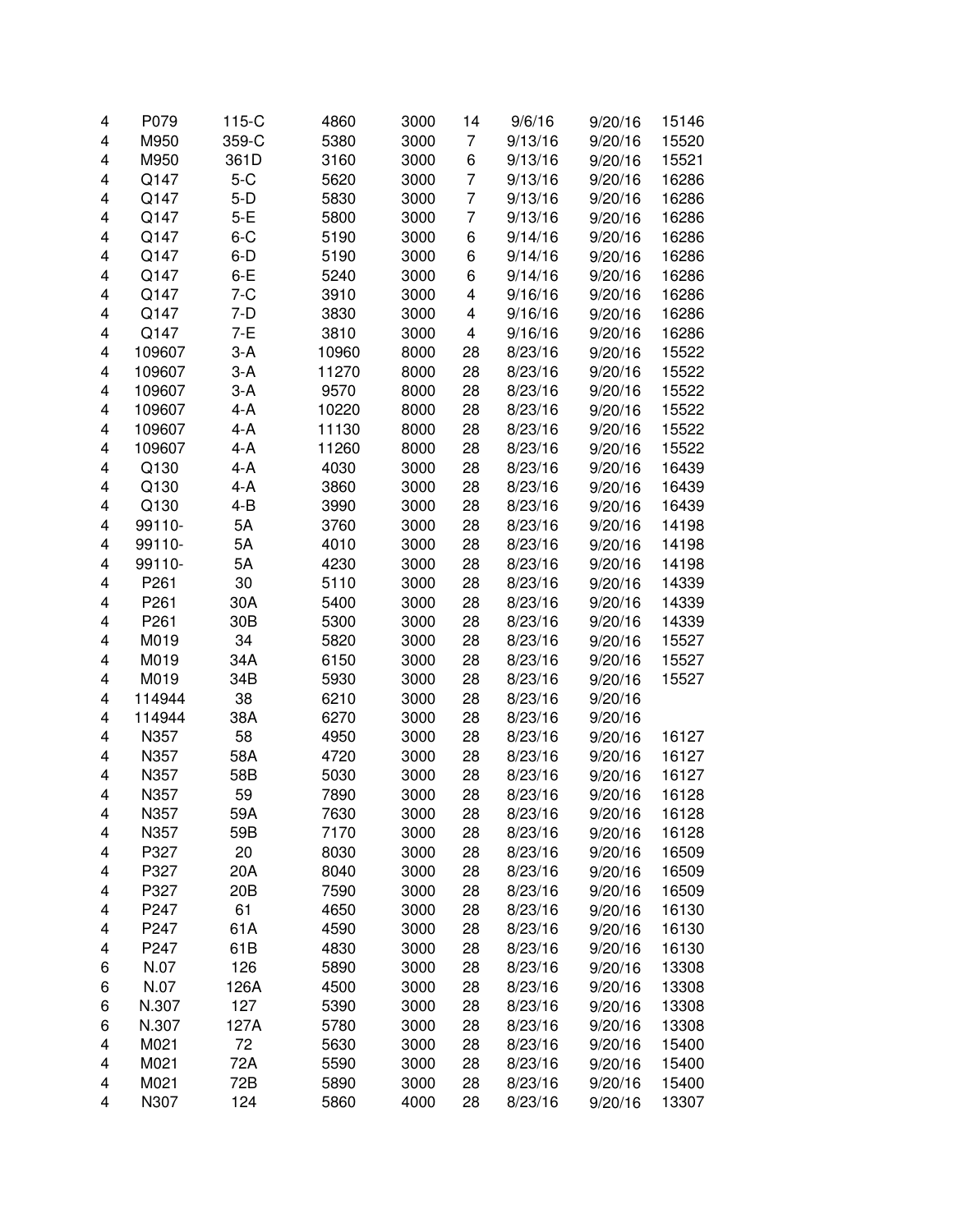| 4 | N307    | 124A           | 5900  | 4000 | 28 | 8/23/16 | 9/20/16 | 13307 |
|---|---------|----------------|-------|------|----|---------|---------|-------|
| 4 | N307    | 124B           | 6210  | 4000 | 28 | 8/23/16 | 9/20/16 | 13307 |
|   | N307    | 125            | 5870  |      |    |         |         |       |
| 4 |         |                |       | 3000 | 28 | 8/23/16 | 9/20/16 | 08111 |
| 4 | N307    | 125A           | 5090  | 3000 | 28 | 8/23/16 | 9/20/16 | 08111 |
| 4 | N307    | 125B           | 5520  | 3000 | 28 | 8/23/16 | 9/20/16 | 08111 |
| 4 | M950    | 346            | 5240  | 3000 | 28 | 8/23/16 | 9/20/16 | 15520 |
| 4 | M950    | 346A           | 5300  | 3000 | 28 | 8/23/16 | 9/20/16 | 15520 |
| 4 | M950    | 346B           | 5060  | 3000 | 28 | 8/23/16 | 9/20/16 | 15520 |
| 4 | Q159    | 1-A            | 5350  | 3000 | 28 | 8/24/16 | 9/21/16 | 16483 |
| 4 | Q159    | $1-A$          | 4940  | 3000 | 28 | 8/24/16 | 9/21/16 | 16483 |
| 4 | Q159    | $1-A$          | 5060  | 3000 | 28 | 8/24/16 | 9/21/16 | 16483 |
| 4 | Q108    | $\overline{c}$ | 6350  | 3500 | 28 | 8/24/16 | 9/21/16 | T5500 |
| 4 | Q108    | 2Α             | 6150  | 3500 | 28 | 8/24/16 | 9/21/16 | T5500 |
| 4 | Q108    | 2B             | 6520  | 3500 | 28 | 8/24/16 | 9/21/16 | T5500 |
| 4 | 106933. | $3-A$          | 6050  | 3000 | 28 | 8/24/16 | 9/21/16 | 16109 |
| 4 | 106933. | $3-A$          | 5930  | 3000 | 28 | 8/24/16 | 9/21/16 | 16109 |
| 4 | 106933. | $3-A$          | 5810  | 3000 | 28 | 8/24/16 | 9/21/16 | 16109 |
| 4 | Q103    | 6              | 5030  | 3000 | 28 | 8/24/16 | 9/21/16 | 11192 |
| 4 | Q103    | 6A             | 4990  | 3000 | 28 | 8/24/16 | 9/21/16 | 11192 |
| 4 | Q103    | 6B             | 5050  | 3000 | 28 | 8/24/16 | 9/21/16 | 11192 |
| 4 | Q015    | $23-A$         | 4630  | 3000 | 28 | 8/24/16 | 9/21/16 |       |
| 4 | Q015    | $23-A$         | 4950  | 3000 | 28 | 8/24/16 | 9/21/16 |       |
| 4 | Q015    | $23-A$         | 4590  | 3000 | 28 | 8/24/16 | 9/21/16 |       |
| 4 | P180    | 63             | 4470  | 3000 | 28 | 8/24/16 | 9/21/16 | 15587 |
| 4 | P180    | 63A            | 4190  | 3000 | 28 | 8/24/16 | 9/21/16 | 15587 |
| 4 | P180    | 63B            | 4490  | 3000 | 28 | 8/24/16 | 9/21/16 | 15587 |
| 4 | P230    | 179            | 4910  | 3000 | 28 | 8/24/16 | 9/21/16 | 16115 |
| 4 | P230    | 179A           | 4780  | 3000 | 28 | 8/24/16 | 9/21/16 | 16115 |
| 4 | P230    | 179B           | 4720  | 3000 | 28 | 8/24/16 | 9/21/16 | 16115 |
| 4 | N165    | 181            | 5000  | 3000 | 28 | 8/24/16 | 9/21/16 | 14273 |
| 4 | N165    | 181A           | 4970  | 3000 | 28 | 8/24/16 | 9/21/16 | 14273 |
| 4 | N165    | 181B           | 4580  | 3000 | 28 | 8/24/16 | 9/21/16 | 14273 |
| 4 | N165    | 182            | 8220  | 3000 | 28 | 8/24/16 | 9/21/16 | 15000 |
| 4 | N165    | 182A           | 7180  | 3000 | 28 | 8/24/16 | 9/21/16 | 15000 |
| 4 | N165    | 182B           | 7710  | 3000 | 28 | 8/24/16 | 9/21/16 | 15000 |
| 4 | N198    | 267            | 3940  | 3000 | 28 | 8/24/16 | 9/21/16 | 13034 |
| 4 | N198    | 267A           | 4290  | 3000 | 28 | 8/24/16 | 9/21/16 | 13034 |
| 4 | N198    | 267B           | 4290  | 3000 | 28 | 8/24/16 | 9/21/16 | 13034 |
| 4 | M305    | F-286          | 5640  | 3000 | 28 | 8/24/16 | 9/21/16 | 13108 |
| 4 | M305    | F-286A         | 5810  | 3000 | 28 | 8/24/16 | 9/21/16 | 13108 |
| 4 | M305    | F-286B         | 5590  | 3000 | 28 | 8/24/16 | 9/21/16 | 13108 |
| 4 | P229    | 10             | 5760  | 3000 | 28 | 8/24/16 | 9/21/16 | 16166 |
| 4 | P229    | 10A            | 6120  | 3000 | 28 | 8/24/16 | 9/21/16 | 16166 |
| 4 | P229    | 10B            | 6180  | 3000 | 28 | 8/24/16 | 9/21/16 | 16166 |
| 4 | P229    | 11-ARK         | 11030 | 8000 | 28 | 8/24/16 | 9/21/16 | 14051 |
| 4 | P229    | 11-ARK         | 11840 | 8000 | 28 | 8/24/16 | 9/21/16 | 14051 |
| 4 | P229    | 11-ARK         | 12130 | 8000 | 28 | 8/24/16 | 9/21/16 | 14051 |
|   |         |                |       |      |    |         |         |       |
| 4 | P229    | 12-ARK         | 11200 | 8000 | 28 | 8/24/16 | 9/21/16 | 14051 |
| 4 | P229    | 12-ARK         | 11480 | 8000 | 28 | 8/24/16 | 9/21/16 | 14051 |
| 4 | P229    | 12-ARK         | 11320 | 8000 | 28 | 8/24/16 | 9/21/16 | 14051 |
| 6 | P265    | 21             | 4350  | 3000 | 28 | 8/24/16 | 9/21/16 | 16511 |
| 6 | P265    | 21A            | 3820  | 3000 | 28 | 8/24/16 | 9/21/16 | 16511 |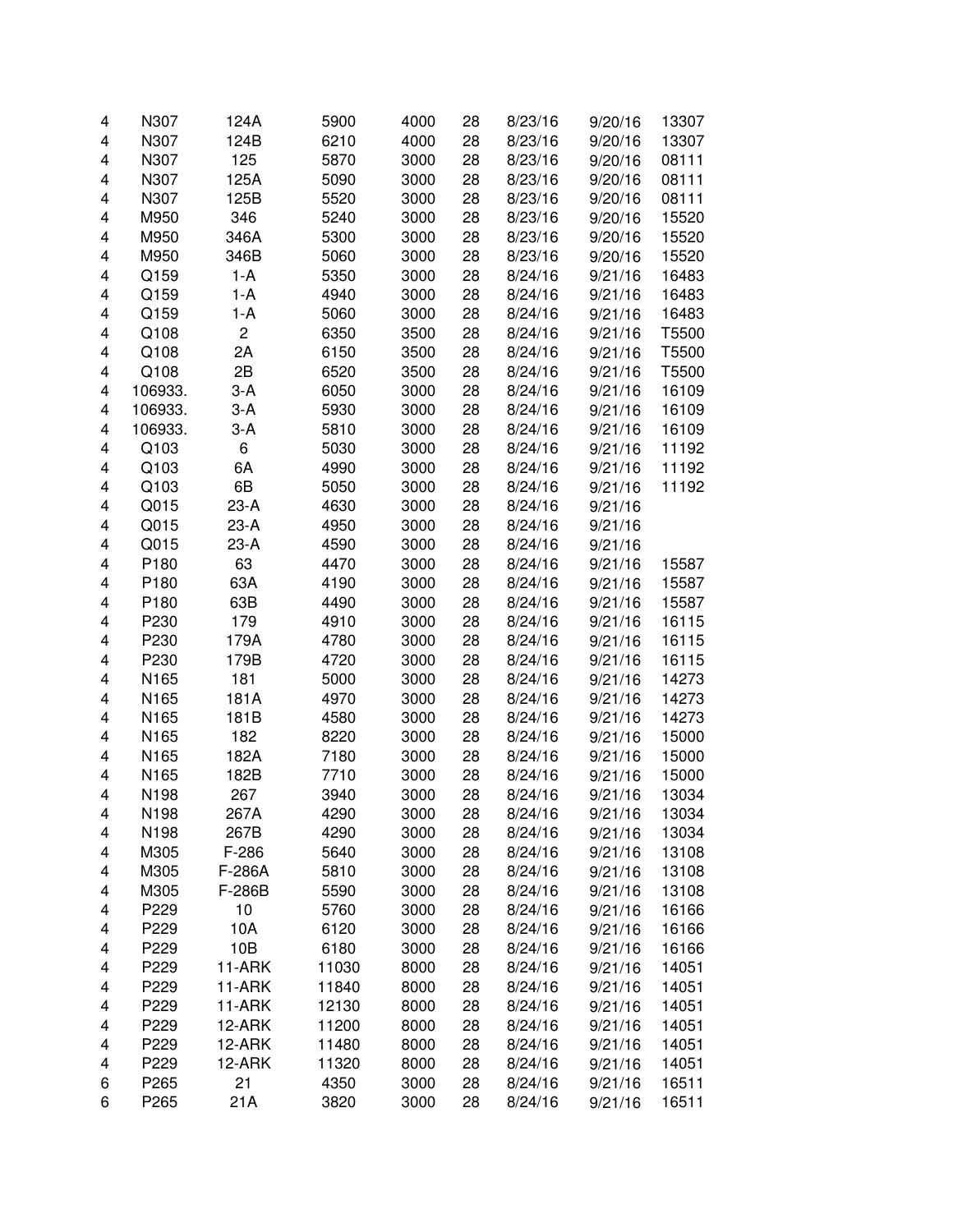| 128A<br>5020<br>13308<br>6<br>N307<br>3000<br>28<br>8/24/16<br>9/21/16<br>19<br>16177<br>4<br>P168<br>7800<br>4000<br>28<br>8/24/16<br>9/21/16<br>19A<br>16177<br>4<br>P168<br>8140<br>4000<br>28<br>8/24/16<br>9/21/16<br>19B<br>16177<br>4<br>P168<br>7910<br>4000<br>28<br>8/24/16<br>9/21/16<br>22<br>16509<br>4<br>P327<br>8390<br>3000<br>28<br>8/24/16<br>9/21/16<br>P327<br>22A<br>8020<br>3000<br>9/21/16<br>16509<br>4<br>28<br>8/24/16<br>4<br>P327<br>22B<br>8060<br>3000<br>28<br>8/24/16<br>9/21/16<br>16509<br>4<br>Q015<br>$22-A$<br>4540<br>3000<br>28<br>8/24/16<br>9/21/16<br>4<br>$22-A$<br>28<br>Q015<br>4730<br>3000<br>8/24/16<br>9/21/16<br>$22-A$<br>28<br>9/21/16<br>4<br>Q015<br>4860<br>3000<br>8/24/16<br>31<br>4<br>P261<br>4800<br>3000<br>28<br>8/24/16<br>14339<br>9/21/16<br>4<br>31A<br>14339<br>P261<br>4790<br>3000<br>28<br>8/24/16<br>9/21/16<br>31B<br>4<br>P261<br>4830<br>3000<br>28<br>8/24/16<br>9/21/16<br>14339<br>4<br>36<br>28<br>M019<br>6000<br>3000<br>8/24/16<br>9/21/16<br>15527<br>4<br>36A<br>28<br>M019<br>6160<br>3000<br>8/24/16<br>9/21/16<br>15527<br>4<br>36B<br>6290<br>28<br>M019<br>3000<br>8/24/16<br>9/21/16<br>15527<br>36AR<br>28<br>4<br>M019<br>6180<br>3000<br>8/24/16<br>9/21/16<br>15527<br>4<br>28<br>M019<br>36ARI<br>6230<br>3000<br>8/24/16<br>9/21/16<br>15527<br>36ARII<br>15527<br>4<br>M019<br>5760<br>3000<br>28<br>8/24/16<br>9/21/16<br>35<br>4<br>M019<br>6510<br>3000<br>28<br>8/24/16<br>15527<br>9/21/16<br>35A<br>4<br>M019<br>7030<br>3000<br>28<br>8/24/16<br>9/21/16<br>15527<br>35B<br>6630<br>4<br>M019<br>3000<br>28<br>8/24/16<br>9/21/16<br>15527<br>39<br>6850<br>3000<br>28<br>15523<br>4<br>114944<br>8/24/16<br>9/21/16<br>4<br>39A<br>6440<br>3000<br>28<br>15523<br>114944<br>8/24/16<br>9/21/16<br>60<br>4<br>5870<br>28<br>N357<br>3000<br>8/24/16<br>9/21/16<br>16128<br>4<br>60A<br>5970<br>28<br>16128<br>N357<br>3000<br>8/24/16<br>9/21/16<br>60B<br>4<br>28<br>9/21/16<br>16128<br>N357<br>5700<br>3000<br>8/24/16<br>4<br>110<br>9/21/16<br>15146<br>P079<br>4980<br>3000<br>28<br>8/24/16<br>4<br>5300<br>9/21/16<br>15146<br>P079<br>110A<br>3000<br>28<br>8/24/16<br>4<br>5530<br>28<br>8/24/16<br>9/21/16<br>15146<br>P079<br>110B<br>3000<br>4<br>129<br>5910<br>28<br>8/24/16<br>9/21/16<br>08111<br>N307<br>3000<br>4<br>129A<br>9/21/16<br>08111<br>N307<br>5690<br>3000<br>28<br>8/24/16<br>4<br>129B<br>9/21/16<br>08111<br>N307<br>5690<br>3000<br>28<br>8/24/16<br>174<br>16412<br>4<br>M384<br>5540<br>4000<br>28<br>8/24/16<br>9/21/16<br>174A<br>9/21/16<br>16412<br>4<br>M384<br>5440<br>4000<br>28<br>8/24/16<br>4<br>M384<br>174B<br>5600<br>4000<br>28<br>8/24/16<br>9/21/16<br>16412<br>16412<br>M384<br>175<br>5060<br>4000<br>28<br>8/24/16<br>4<br>9/21/16<br>16412<br>M384<br>175A<br>5320<br>4000<br>28<br>8/24/16<br>9/21/16<br>4<br>4000<br>16412<br>M384<br>175B<br>5010<br>28<br>8/24/16<br>9/21/16<br>4<br>M384<br>176<br>4000<br>28<br>16286<br>4<br>5720<br>8/24/16<br>9/21/16<br>M384<br>176A<br>4000<br>28<br>16286<br>4<br>6070<br>8/24/16<br>9/21/16<br>M384<br>176B<br>28<br>16286<br>4<br>5350<br>4000<br>8/24/16<br>9/21/16<br>28<br>8/24/16<br>15066<br>4<br>L363<br><b>BELL-266-A</b><br>3680<br>3000<br>9/21/16<br><b>BELL-266-A</b><br>28<br>15066<br>4<br>L363<br>3120<br>3000<br>8/24/16<br>9/21/16<br>L363<br><b>BELL-266-A</b><br>28<br>4<br>3350<br>3000<br>8/24/16<br>9/21/16<br>15066<br>354-C<br>14<br>9/7/16<br>4<br>M950<br>4250<br>3000<br>9/21/16<br>15521<br>360-C<br>4<br>M950<br>5470<br>3000<br>7<br>9/14/16<br>9/21/16<br>15520<br><b>BRICK</b><br>10858<br><b>BRICK-</b><br>9938<br><b>BRICK-</b><br>10417 | 6 | N307          | 128 | 4950  | 3000 | 28 | 8/24/16 | 9/21/16 | 13308 |
|-----------------------------------------------------------------------------------------------------------------------------------------------------------------------------------------------------------------------------------------------------------------------------------------------------------------------------------------------------------------------------------------------------------------------------------------------------------------------------------------------------------------------------------------------------------------------------------------------------------------------------------------------------------------------------------------------------------------------------------------------------------------------------------------------------------------------------------------------------------------------------------------------------------------------------------------------------------------------------------------------------------------------------------------------------------------------------------------------------------------------------------------------------------------------------------------------------------------------------------------------------------------------------------------------------------------------------------------------------------------------------------------------------------------------------------------------------------------------------------------------------------------------------------------------------------------------------------------------------------------------------------------------------------------------------------------------------------------------------------------------------------------------------------------------------------------------------------------------------------------------------------------------------------------------------------------------------------------------------------------------------------------------------------------------------------------------------------------------------------------------------------------------------------------------------------------------------------------------------------------------------------------------------------------------------------------------------------------------------------------------------------------------------------------------------------------------------------------------------------------------------------------------------------------------------------------------------------------------------------------------------------------------------------------------------------------------------------------------------------------------------------------------------------------------------------------------------------------------------------------------------------------------------------------------------------------------------------------------------------------------------------------------------------------------------------------------------------------------------------------------------------------------------------------------------------------------------------------------------------------------------------------------------------------------------------------------------------------------------------------------------------------------------------------------------------------------------------------------------------------------------------------------------------------------------------------------------------------------------------------------------------------------------------------------------------------|---|---------------|-----|-------|------|----|---------|---------|-------|
|                                                                                                                                                                                                                                                                                                                                                                                                                                                                                                                                                                                                                                                                                                                                                                                                                                                                                                                                                                                                                                                                                                                                                                                                                                                                                                                                                                                                                                                                                                                                                                                                                                                                                                                                                                                                                                                                                                                                                                                                                                                                                                                                                                                                                                                                                                                                                                                                                                                                                                                                                                                                                                                                                                                                                                                                                                                                                                                                                                                                                                                                                                                                                                                                                                                                                                                                                                                                                                                                                                                                                                                                                                                                                         |   |               |     |       |      |    |         |         |       |
|                                                                                                                                                                                                                                                                                                                                                                                                                                                                                                                                                                                                                                                                                                                                                                                                                                                                                                                                                                                                                                                                                                                                                                                                                                                                                                                                                                                                                                                                                                                                                                                                                                                                                                                                                                                                                                                                                                                                                                                                                                                                                                                                                                                                                                                                                                                                                                                                                                                                                                                                                                                                                                                                                                                                                                                                                                                                                                                                                                                                                                                                                                                                                                                                                                                                                                                                                                                                                                                                                                                                                                                                                                                                                         |   |               |     |       |      |    |         |         |       |
|                                                                                                                                                                                                                                                                                                                                                                                                                                                                                                                                                                                                                                                                                                                                                                                                                                                                                                                                                                                                                                                                                                                                                                                                                                                                                                                                                                                                                                                                                                                                                                                                                                                                                                                                                                                                                                                                                                                                                                                                                                                                                                                                                                                                                                                                                                                                                                                                                                                                                                                                                                                                                                                                                                                                                                                                                                                                                                                                                                                                                                                                                                                                                                                                                                                                                                                                                                                                                                                                                                                                                                                                                                                                                         |   |               |     |       |      |    |         |         |       |
|                                                                                                                                                                                                                                                                                                                                                                                                                                                                                                                                                                                                                                                                                                                                                                                                                                                                                                                                                                                                                                                                                                                                                                                                                                                                                                                                                                                                                                                                                                                                                                                                                                                                                                                                                                                                                                                                                                                                                                                                                                                                                                                                                                                                                                                                                                                                                                                                                                                                                                                                                                                                                                                                                                                                                                                                                                                                                                                                                                                                                                                                                                                                                                                                                                                                                                                                                                                                                                                                                                                                                                                                                                                                                         |   |               |     |       |      |    |         |         |       |
|                                                                                                                                                                                                                                                                                                                                                                                                                                                                                                                                                                                                                                                                                                                                                                                                                                                                                                                                                                                                                                                                                                                                                                                                                                                                                                                                                                                                                                                                                                                                                                                                                                                                                                                                                                                                                                                                                                                                                                                                                                                                                                                                                                                                                                                                                                                                                                                                                                                                                                                                                                                                                                                                                                                                                                                                                                                                                                                                                                                                                                                                                                                                                                                                                                                                                                                                                                                                                                                                                                                                                                                                                                                                                         |   |               |     |       |      |    |         |         |       |
|                                                                                                                                                                                                                                                                                                                                                                                                                                                                                                                                                                                                                                                                                                                                                                                                                                                                                                                                                                                                                                                                                                                                                                                                                                                                                                                                                                                                                                                                                                                                                                                                                                                                                                                                                                                                                                                                                                                                                                                                                                                                                                                                                                                                                                                                                                                                                                                                                                                                                                                                                                                                                                                                                                                                                                                                                                                                                                                                                                                                                                                                                                                                                                                                                                                                                                                                                                                                                                                                                                                                                                                                                                                                                         |   |               |     |       |      |    |         |         |       |
|                                                                                                                                                                                                                                                                                                                                                                                                                                                                                                                                                                                                                                                                                                                                                                                                                                                                                                                                                                                                                                                                                                                                                                                                                                                                                                                                                                                                                                                                                                                                                                                                                                                                                                                                                                                                                                                                                                                                                                                                                                                                                                                                                                                                                                                                                                                                                                                                                                                                                                                                                                                                                                                                                                                                                                                                                                                                                                                                                                                                                                                                                                                                                                                                                                                                                                                                                                                                                                                                                                                                                                                                                                                                                         |   |               |     |       |      |    |         |         |       |
|                                                                                                                                                                                                                                                                                                                                                                                                                                                                                                                                                                                                                                                                                                                                                                                                                                                                                                                                                                                                                                                                                                                                                                                                                                                                                                                                                                                                                                                                                                                                                                                                                                                                                                                                                                                                                                                                                                                                                                                                                                                                                                                                                                                                                                                                                                                                                                                                                                                                                                                                                                                                                                                                                                                                                                                                                                                                                                                                                                                                                                                                                                                                                                                                                                                                                                                                                                                                                                                                                                                                                                                                                                                                                         |   |               |     |       |      |    |         |         |       |
|                                                                                                                                                                                                                                                                                                                                                                                                                                                                                                                                                                                                                                                                                                                                                                                                                                                                                                                                                                                                                                                                                                                                                                                                                                                                                                                                                                                                                                                                                                                                                                                                                                                                                                                                                                                                                                                                                                                                                                                                                                                                                                                                                                                                                                                                                                                                                                                                                                                                                                                                                                                                                                                                                                                                                                                                                                                                                                                                                                                                                                                                                                                                                                                                                                                                                                                                                                                                                                                                                                                                                                                                                                                                                         |   |               |     |       |      |    |         |         |       |
|                                                                                                                                                                                                                                                                                                                                                                                                                                                                                                                                                                                                                                                                                                                                                                                                                                                                                                                                                                                                                                                                                                                                                                                                                                                                                                                                                                                                                                                                                                                                                                                                                                                                                                                                                                                                                                                                                                                                                                                                                                                                                                                                                                                                                                                                                                                                                                                                                                                                                                                                                                                                                                                                                                                                                                                                                                                                                                                                                                                                                                                                                                                                                                                                                                                                                                                                                                                                                                                                                                                                                                                                                                                                                         |   |               |     |       |      |    |         |         |       |
|                                                                                                                                                                                                                                                                                                                                                                                                                                                                                                                                                                                                                                                                                                                                                                                                                                                                                                                                                                                                                                                                                                                                                                                                                                                                                                                                                                                                                                                                                                                                                                                                                                                                                                                                                                                                                                                                                                                                                                                                                                                                                                                                                                                                                                                                                                                                                                                                                                                                                                                                                                                                                                                                                                                                                                                                                                                                                                                                                                                                                                                                                                                                                                                                                                                                                                                                                                                                                                                                                                                                                                                                                                                                                         |   |               |     |       |      |    |         |         |       |
|                                                                                                                                                                                                                                                                                                                                                                                                                                                                                                                                                                                                                                                                                                                                                                                                                                                                                                                                                                                                                                                                                                                                                                                                                                                                                                                                                                                                                                                                                                                                                                                                                                                                                                                                                                                                                                                                                                                                                                                                                                                                                                                                                                                                                                                                                                                                                                                                                                                                                                                                                                                                                                                                                                                                                                                                                                                                                                                                                                                                                                                                                                                                                                                                                                                                                                                                                                                                                                                                                                                                                                                                                                                                                         |   |               |     |       |      |    |         |         |       |
|                                                                                                                                                                                                                                                                                                                                                                                                                                                                                                                                                                                                                                                                                                                                                                                                                                                                                                                                                                                                                                                                                                                                                                                                                                                                                                                                                                                                                                                                                                                                                                                                                                                                                                                                                                                                                                                                                                                                                                                                                                                                                                                                                                                                                                                                                                                                                                                                                                                                                                                                                                                                                                                                                                                                                                                                                                                                                                                                                                                                                                                                                                                                                                                                                                                                                                                                                                                                                                                                                                                                                                                                                                                                                         |   |               |     |       |      |    |         |         |       |
|                                                                                                                                                                                                                                                                                                                                                                                                                                                                                                                                                                                                                                                                                                                                                                                                                                                                                                                                                                                                                                                                                                                                                                                                                                                                                                                                                                                                                                                                                                                                                                                                                                                                                                                                                                                                                                                                                                                                                                                                                                                                                                                                                                                                                                                                                                                                                                                                                                                                                                                                                                                                                                                                                                                                                                                                                                                                                                                                                                                                                                                                                                                                                                                                                                                                                                                                                                                                                                                                                                                                                                                                                                                                                         |   |               |     |       |      |    |         |         |       |
|                                                                                                                                                                                                                                                                                                                                                                                                                                                                                                                                                                                                                                                                                                                                                                                                                                                                                                                                                                                                                                                                                                                                                                                                                                                                                                                                                                                                                                                                                                                                                                                                                                                                                                                                                                                                                                                                                                                                                                                                                                                                                                                                                                                                                                                                                                                                                                                                                                                                                                                                                                                                                                                                                                                                                                                                                                                                                                                                                                                                                                                                                                                                                                                                                                                                                                                                                                                                                                                                                                                                                                                                                                                                                         |   |               |     |       |      |    |         |         |       |
|                                                                                                                                                                                                                                                                                                                                                                                                                                                                                                                                                                                                                                                                                                                                                                                                                                                                                                                                                                                                                                                                                                                                                                                                                                                                                                                                                                                                                                                                                                                                                                                                                                                                                                                                                                                                                                                                                                                                                                                                                                                                                                                                                                                                                                                                                                                                                                                                                                                                                                                                                                                                                                                                                                                                                                                                                                                                                                                                                                                                                                                                                                                                                                                                                                                                                                                                                                                                                                                                                                                                                                                                                                                                                         |   |               |     |       |      |    |         |         |       |
|                                                                                                                                                                                                                                                                                                                                                                                                                                                                                                                                                                                                                                                                                                                                                                                                                                                                                                                                                                                                                                                                                                                                                                                                                                                                                                                                                                                                                                                                                                                                                                                                                                                                                                                                                                                                                                                                                                                                                                                                                                                                                                                                                                                                                                                                                                                                                                                                                                                                                                                                                                                                                                                                                                                                                                                                                                                                                                                                                                                                                                                                                                                                                                                                                                                                                                                                                                                                                                                                                                                                                                                                                                                                                         |   |               |     |       |      |    |         |         |       |
|                                                                                                                                                                                                                                                                                                                                                                                                                                                                                                                                                                                                                                                                                                                                                                                                                                                                                                                                                                                                                                                                                                                                                                                                                                                                                                                                                                                                                                                                                                                                                                                                                                                                                                                                                                                                                                                                                                                                                                                                                                                                                                                                                                                                                                                                                                                                                                                                                                                                                                                                                                                                                                                                                                                                                                                                                                                                                                                                                                                                                                                                                                                                                                                                                                                                                                                                                                                                                                                                                                                                                                                                                                                                                         |   |               |     |       |      |    |         |         |       |
|                                                                                                                                                                                                                                                                                                                                                                                                                                                                                                                                                                                                                                                                                                                                                                                                                                                                                                                                                                                                                                                                                                                                                                                                                                                                                                                                                                                                                                                                                                                                                                                                                                                                                                                                                                                                                                                                                                                                                                                                                                                                                                                                                                                                                                                                                                                                                                                                                                                                                                                                                                                                                                                                                                                                                                                                                                                                                                                                                                                                                                                                                                                                                                                                                                                                                                                                                                                                                                                                                                                                                                                                                                                                                         |   |               |     |       |      |    |         |         |       |
|                                                                                                                                                                                                                                                                                                                                                                                                                                                                                                                                                                                                                                                                                                                                                                                                                                                                                                                                                                                                                                                                                                                                                                                                                                                                                                                                                                                                                                                                                                                                                                                                                                                                                                                                                                                                                                                                                                                                                                                                                                                                                                                                                                                                                                                                                                                                                                                                                                                                                                                                                                                                                                                                                                                                                                                                                                                                                                                                                                                                                                                                                                                                                                                                                                                                                                                                                                                                                                                                                                                                                                                                                                                                                         |   |               |     |       |      |    |         |         |       |
|                                                                                                                                                                                                                                                                                                                                                                                                                                                                                                                                                                                                                                                                                                                                                                                                                                                                                                                                                                                                                                                                                                                                                                                                                                                                                                                                                                                                                                                                                                                                                                                                                                                                                                                                                                                                                                                                                                                                                                                                                                                                                                                                                                                                                                                                                                                                                                                                                                                                                                                                                                                                                                                                                                                                                                                                                                                                                                                                                                                                                                                                                                                                                                                                                                                                                                                                                                                                                                                                                                                                                                                                                                                                                         |   |               |     |       |      |    |         |         |       |
|                                                                                                                                                                                                                                                                                                                                                                                                                                                                                                                                                                                                                                                                                                                                                                                                                                                                                                                                                                                                                                                                                                                                                                                                                                                                                                                                                                                                                                                                                                                                                                                                                                                                                                                                                                                                                                                                                                                                                                                                                                                                                                                                                                                                                                                                                                                                                                                                                                                                                                                                                                                                                                                                                                                                                                                                                                                                                                                                                                                                                                                                                                                                                                                                                                                                                                                                                                                                                                                                                                                                                                                                                                                                                         |   |               |     |       |      |    |         |         |       |
|                                                                                                                                                                                                                                                                                                                                                                                                                                                                                                                                                                                                                                                                                                                                                                                                                                                                                                                                                                                                                                                                                                                                                                                                                                                                                                                                                                                                                                                                                                                                                                                                                                                                                                                                                                                                                                                                                                                                                                                                                                                                                                                                                                                                                                                                                                                                                                                                                                                                                                                                                                                                                                                                                                                                                                                                                                                                                                                                                                                                                                                                                                                                                                                                                                                                                                                                                                                                                                                                                                                                                                                                                                                                                         |   |               |     |       |      |    |         |         |       |
|                                                                                                                                                                                                                                                                                                                                                                                                                                                                                                                                                                                                                                                                                                                                                                                                                                                                                                                                                                                                                                                                                                                                                                                                                                                                                                                                                                                                                                                                                                                                                                                                                                                                                                                                                                                                                                                                                                                                                                                                                                                                                                                                                                                                                                                                                                                                                                                                                                                                                                                                                                                                                                                                                                                                                                                                                                                                                                                                                                                                                                                                                                                                                                                                                                                                                                                                                                                                                                                                                                                                                                                                                                                                                         |   |               |     |       |      |    |         |         |       |
|                                                                                                                                                                                                                                                                                                                                                                                                                                                                                                                                                                                                                                                                                                                                                                                                                                                                                                                                                                                                                                                                                                                                                                                                                                                                                                                                                                                                                                                                                                                                                                                                                                                                                                                                                                                                                                                                                                                                                                                                                                                                                                                                                                                                                                                                                                                                                                                                                                                                                                                                                                                                                                                                                                                                                                                                                                                                                                                                                                                                                                                                                                                                                                                                                                                                                                                                                                                                                                                                                                                                                                                                                                                                                         |   |               |     |       |      |    |         |         |       |
|                                                                                                                                                                                                                                                                                                                                                                                                                                                                                                                                                                                                                                                                                                                                                                                                                                                                                                                                                                                                                                                                                                                                                                                                                                                                                                                                                                                                                                                                                                                                                                                                                                                                                                                                                                                                                                                                                                                                                                                                                                                                                                                                                                                                                                                                                                                                                                                                                                                                                                                                                                                                                                                                                                                                                                                                                                                                                                                                                                                                                                                                                                                                                                                                                                                                                                                                                                                                                                                                                                                                                                                                                                                                                         |   |               |     |       |      |    |         |         |       |
|                                                                                                                                                                                                                                                                                                                                                                                                                                                                                                                                                                                                                                                                                                                                                                                                                                                                                                                                                                                                                                                                                                                                                                                                                                                                                                                                                                                                                                                                                                                                                                                                                                                                                                                                                                                                                                                                                                                                                                                                                                                                                                                                                                                                                                                                                                                                                                                                                                                                                                                                                                                                                                                                                                                                                                                                                                                                                                                                                                                                                                                                                                                                                                                                                                                                                                                                                                                                                                                                                                                                                                                                                                                                                         |   |               |     |       |      |    |         |         |       |
|                                                                                                                                                                                                                                                                                                                                                                                                                                                                                                                                                                                                                                                                                                                                                                                                                                                                                                                                                                                                                                                                                                                                                                                                                                                                                                                                                                                                                                                                                                                                                                                                                                                                                                                                                                                                                                                                                                                                                                                                                                                                                                                                                                                                                                                                                                                                                                                                                                                                                                                                                                                                                                                                                                                                                                                                                                                                                                                                                                                                                                                                                                                                                                                                                                                                                                                                                                                                                                                                                                                                                                                                                                                                                         |   |               |     |       |      |    |         |         |       |
|                                                                                                                                                                                                                                                                                                                                                                                                                                                                                                                                                                                                                                                                                                                                                                                                                                                                                                                                                                                                                                                                                                                                                                                                                                                                                                                                                                                                                                                                                                                                                                                                                                                                                                                                                                                                                                                                                                                                                                                                                                                                                                                                                                                                                                                                                                                                                                                                                                                                                                                                                                                                                                                                                                                                                                                                                                                                                                                                                                                                                                                                                                                                                                                                                                                                                                                                                                                                                                                                                                                                                                                                                                                                                         |   |               |     |       |      |    |         |         |       |
|                                                                                                                                                                                                                                                                                                                                                                                                                                                                                                                                                                                                                                                                                                                                                                                                                                                                                                                                                                                                                                                                                                                                                                                                                                                                                                                                                                                                                                                                                                                                                                                                                                                                                                                                                                                                                                                                                                                                                                                                                                                                                                                                                                                                                                                                                                                                                                                                                                                                                                                                                                                                                                                                                                                                                                                                                                                                                                                                                                                                                                                                                                                                                                                                                                                                                                                                                                                                                                                                                                                                                                                                                                                                                         |   |               |     |       |      |    |         |         |       |
|                                                                                                                                                                                                                                                                                                                                                                                                                                                                                                                                                                                                                                                                                                                                                                                                                                                                                                                                                                                                                                                                                                                                                                                                                                                                                                                                                                                                                                                                                                                                                                                                                                                                                                                                                                                                                                                                                                                                                                                                                                                                                                                                                                                                                                                                                                                                                                                                                                                                                                                                                                                                                                                                                                                                                                                                                                                                                                                                                                                                                                                                                                                                                                                                                                                                                                                                                                                                                                                                                                                                                                                                                                                                                         |   |               |     |       |      |    |         |         |       |
|                                                                                                                                                                                                                                                                                                                                                                                                                                                                                                                                                                                                                                                                                                                                                                                                                                                                                                                                                                                                                                                                                                                                                                                                                                                                                                                                                                                                                                                                                                                                                                                                                                                                                                                                                                                                                                                                                                                                                                                                                                                                                                                                                                                                                                                                                                                                                                                                                                                                                                                                                                                                                                                                                                                                                                                                                                                                                                                                                                                                                                                                                                                                                                                                                                                                                                                                                                                                                                                                                                                                                                                                                                                                                         |   |               |     |       |      |    |         |         |       |
|                                                                                                                                                                                                                                                                                                                                                                                                                                                                                                                                                                                                                                                                                                                                                                                                                                                                                                                                                                                                                                                                                                                                                                                                                                                                                                                                                                                                                                                                                                                                                                                                                                                                                                                                                                                                                                                                                                                                                                                                                                                                                                                                                                                                                                                                                                                                                                                                                                                                                                                                                                                                                                                                                                                                                                                                                                                                                                                                                                                                                                                                                                                                                                                                                                                                                                                                                                                                                                                                                                                                                                                                                                                                                         |   |               |     |       |      |    |         |         |       |
|                                                                                                                                                                                                                                                                                                                                                                                                                                                                                                                                                                                                                                                                                                                                                                                                                                                                                                                                                                                                                                                                                                                                                                                                                                                                                                                                                                                                                                                                                                                                                                                                                                                                                                                                                                                                                                                                                                                                                                                                                                                                                                                                                                                                                                                                                                                                                                                                                                                                                                                                                                                                                                                                                                                                                                                                                                                                                                                                                                                                                                                                                                                                                                                                                                                                                                                                                                                                                                                                                                                                                                                                                                                                                         |   |               |     |       |      |    |         |         |       |
|                                                                                                                                                                                                                                                                                                                                                                                                                                                                                                                                                                                                                                                                                                                                                                                                                                                                                                                                                                                                                                                                                                                                                                                                                                                                                                                                                                                                                                                                                                                                                                                                                                                                                                                                                                                                                                                                                                                                                                                                                                                                                                                                                                                                                                                                                                                                                                                                                                                                                                                                                                                                                                                                                                                                                                                                                                                                                                                                                                                                                                                                                                                                                                                                                                                                                                                                                                                                                                                                                                                                                                                                                                                                                         |   |               |     |       |      |    |         |         |       |
|                                                                                                                                                                                                                                                                                                                                                                                                                                                                                                                                                                                                                                                                                                                                                                                                                                                                                                                                                                                                                                                                                                                                                                                                                                                                                                                                                                                                                                                                                                                                                                                                                                                                                                                                                                                                                                                                                                                                                                                                                                                                                                                                                                                                                                                                                                                                                                                                                                                                                                                                                                                                                                                                                                                                                                                                                                                                                                                                                                                                                                                                                                                                                                                                                                                                                                                                                                                                                                                                                                                                                                                                                                                                                         |   |               |     |       |      |    |         |         |       |
|                                                                                                                                                                                                                                                                                                                                                                                                                                                                                                                                                                                                                                                                                                                                                                                                                                                                                                                                                                                                                                                                                                                                                                                                                                                                                                                                                                                                                                                                                                                                                                                                                                                                                                                                                                                                                                                                                                                                                                                                                                                                                                                                                                                                                                                                                                                                                                                                                                                                                                                                                                                                                                                                                                                                                                                                                                                                                                                                                                                                                                                                                                                                                                                                                                                                                                                                                                                                                                                                                                                                                                                                                                                                                         |   |               |     |       |      |    |         |         |       |
|                                                                                                                                                                                                                                                                                                                                                                                                                                                                                                                                                                                                                                                                                                                                                                                                                                                                                                                                                                                                                                                                                                                                                                                                                                                                                                                                                                                                                                                                                                                                                                                                                                                                                                                                                                                                                                                                                                                                                                                                                                                                                                                                                                                                                                                                                                                                                                                                                                                                                                                                                                                                                                                                                                                                                                                                                                                                                                                                                                                                                                                                                                                                                                                                                                                                                                                                                                                                                                                                                                                                                                                                                                                                                         |   |               |     |       |      |    |         |         |       |
|                                                                                                                                                                                                                                                                                                                                                                                                                                                                                                                                                                                                                                                                                                                                                                                                                                                                                                                                                                                                                                                                                                                                                                                                                                                                                                                                                                                                                                                                                                                                                                                                                                                                                                                                                                                                                                                                                                                                                                                                                                                                                                                                                                                                                                                                                                                                                                                                                                                                                                                                                                                                                                                                                                                                                                                                                                                                                                                                                                                                                                                                                                                                                                                                                                                                                                                                                                                                                                                                                                                                                                                                                                                                                         |   |               |     |       |      |    |         |         |       |
|                                                                                                                                                                                                                                                                                                                                                                                                                                                                                                                                                                                                                                                                                                                                                                                                                                                                                                                                                                                                                                                                                                                                                                                                                                                                                                                                                                                                                                                                                                                                                                                                                                                                                                                                                                                                                                                                                                                                                                                                                                                                                                                                                                                                                                                                                                                                                                                                                                                                                                                                                                                                                                                                                                                                                                                                                                                                                                                                                                                                                                                                                                                                                                                                                                                                                                                                                                                                                                                                                                                                                                                                                                                                                         |   |               |     |       |      |    |         |         |       |
|                                                                                                                                                                                                                                                                                                                                                                                                                                                                                                                                                                                                                                                                                                                                                                                                                                                                                                                                                                                                                                                                                                                                                                                                                                                                                                                                                                                                                                                                                                                                                                                                                                                                                                                                                                                                                                                                                                                                                                                                                                                                                                                                                                                                                                                                                                                                                                                                                                                                                                                                                                                                                                                                                                                                                                                                                                                                                                                                                                                                                                                                                                                                                                                                                                                                                                                                                                                                                                                                                                                                                                                                                                                                                         |   |               |     |       |      |    |         |         |       |
|                                                                                                                                                                                                                                                                                                                                                                                                                                                                                                                                                                                                                                                                                                                                                                                                                                                                                                                                                                                                                                                                                                                                                                                                                                                                                                                                                                                                                                                                                                                                                                                                                                                                                                                                                                                                                                                                                                                                                                                                                                                                                                                                                                                                                                                                                                                                                                                                                                                                                                                                                                                                                                                                                                                                                                                                                                                                                                                                                                                                                                                                                                                                                                                                                                                                                                                                                                                                                                                                                                                                                                                                                                                                                         |   |               |     |       |      |    |         |         |       |
|                                                                                                                                                                                                                                                                                                                                                                                                                                                                                                                                                                                                                                                                                                                                                                                                                                                                                                                                                                                                                                                                                                                                                                                                                                                                                                                                                                                                                                                                                                                                                                                                                                                                                                                                                                                                                                                                                                                                                                                                                                                                                                                                                                                                                                                                                                                                                                                                                                                                                                                                                                                                                                                                                                                                                                                                                                                                                                                                                                                                                                                                                                                                                                                                                                                                                                                                                                                                                                                                                                                                                                                                                                                                                         |   |               |     |       |      |    |         |         |       |
|                                                                                                                                                                                                                                                                                                                                                                                                                                                                                                                                                                                                                                                                                                                                                                                                                                                                                                                                                                                                                                                                                                                                                                                                                                                                                                                                                                                                                                                                                                                                                                                                                                                                                                                                                                                                                                                                                                                                                                                                                                                                                                                                                                                                                                                                                                                                                                                                                                                                                                                                                                                                                                                                                                                                                                                                                                                                                                                                                                                                                                                                                                                                                                                                                                                                                                                                                                                                                                                                                                                                                                                                                                                                                         |   |               |     |       |      |    |         |         |       |
|                                                                                                                                                                                                                                                                                                                                                                                                                                                                                                                                                                                                                                                                                                                                                                                                                                                                                                                                                                                                                                                                                                                                                                                                                                                                                                                                                                                                                                                                                                                                                                                                                                                                                                                                                                                                                                                                                                                                                                                                                                                                                                                                                                                                                                                                                                                                                                                                                                                                                                                                                                                                                                                                                                                                                                                                                                                                                                                                                                                                                                                                                                                                                                                                                                                                                                                                                                                                                                                                                                                                                                                                                                                                                         |   |               |     |       |      |    |         |         |       |
|                                                                                                                                                                                                                                                                                                                                                                                                                                                                                                                                                                                                                                                                                                                                                                                                                                                                                                                                                                                                                                                                                                                                                                                                                                                                                                                                                                                                                                                                                                                                                                                                                                                                                                                                                                                                                                                                                                                                                                                                                                                                                                                                                                                                                                                                                                                                                                                                                                                                                                                                                                                                                                                                                                                                                                                                                                                                                                                                                                                                                                                                                                                                                                                                                                                                                                                                                                                                                                                                                                                                                                                                                                                                                         |   |               |     |       |      |    |         |         |       |
|                                                                                                                                                                                                                                                                                                                                                                                                                                                                                                                                                                                                                                                                                                                                                                                                                                                                                                                                                                                                                                                                                                                                                                                                                                                                                                                                                                                                                                                                                                                                                                                                                                                                                                                                                                                                                                                                                                                                                                                                                                                                                                                                                                                                                                                                                                                                                                                                                                                                                                                                                                                                                                                                                                                                                                                                                                                                                                                                                                                                                                                                                                                                                                                                                                                                                                                                                                                                                                                                                                                                                                                                                                                                                         |   |               |     |       |      |    |         |         |       |
|                                                                                                                                                                                                                                                                                                                                                                                                                                                                                                                                                                                                                                                                                                                                                                                                                                                                                                                                                                                                                                                                                                                                                                                                                                                                                                                                                                                                                                                                                                                                                                                                                                                                                                                                                                                                                                                                                                                                                                                                                                                                                                                                                                                                                                                                                                                                                                                                                                                                                                                                                                                                                                                                                                                                                                                                                                                                                                                                                                                                                                                                                                                                                                                                                                                                                                                                                                                                                                                                                                                                                                                                                                                                                         |   |               |     |       |      |    |         |         |       |
|                                                                                                                                                                                                                                                                                                                                                                                                                                                                                                                                                                                                                                                                                                                                                                                                                                                                                                                                                                                                                                                                                                                                                                                                                                                                                                                                                                                                                                                                                                                                                                                                                                                                                                                                                                                                                                                                                                                                                                                                                                                                                                                                                                                                                                                                                                                                                                                                                                                                                                                                                                                                                                                                                                                                                                                                                                                                                                                                                                                                                                                                                                                                                                                                                                                                                                                                                                                                                                                                                                                                                                                                                                                                                         |   |               |     |       |      |    |         |         |       |
|                                                                                                                                                                                                                                                                                                                                                                                                                                                                                                                                                                                                                                                                                                                                                                                                                                                                                                                                                                                                                                                                                                                                                                                                                                                                                                                                                                                                                                                                                                                                                                                                                                                                                                                                                                                                                                                                                                                                                                                                                                                                                                                                                                                                                                                                                                                                                                                                                                                                                                                                                                                                                                                                                                                                                                                                                                                                                                                                                                                                                                                                                                                                                                                                                                                                                                                                                                                                                                                                                                                                                                                                                                                                                         |   |               |     |       |      |    |         |         |       |
|                                                                                                                                                                                                                                                                                                                                                                                                                                                                                                                                                                                                                                                                                                                                                                                                                                                                                                                                                                                                                                                                                                                                                                                                                                                                                                                                                                                                                                                                                                                                                                                                                                                                                                                                                                                                                                                                                                                                                                                                                                                                                                                                                                                                                                                                                                                                                                                                                                                                                                                                                                                                                                                                                                                                                                                                                                                                                                                                                                                                                                                                                                                                                                                                                                                                                                                                                                                                                                                                                                                                                                                                                                                                                         |   |               |     |       |      |    |         |         |       |
|                                                                                                                                                                                                                                                                                                                                                                                                                                                                                                                                                                                                                                                                                                                                                                                                                                                                                                                                                                                                                                                                                                                                                                                                                                                                                                                                                                                                                                                                                                                                                                                                                                                                                                                                                                                                                                                                                                                                                                                                                                                                                                                                                                                                                                                                                                                                                                                                                                                                                                                                                                                                                                                                                                                                                                                                                                                                                                                                                                                                                                                                                                                                                                                                                                                                                                                                                                                                                                                                                                                                                                                                                                                                                         |   | <b>BRICK-</b> |     | 10921 |      |    |         |         |       |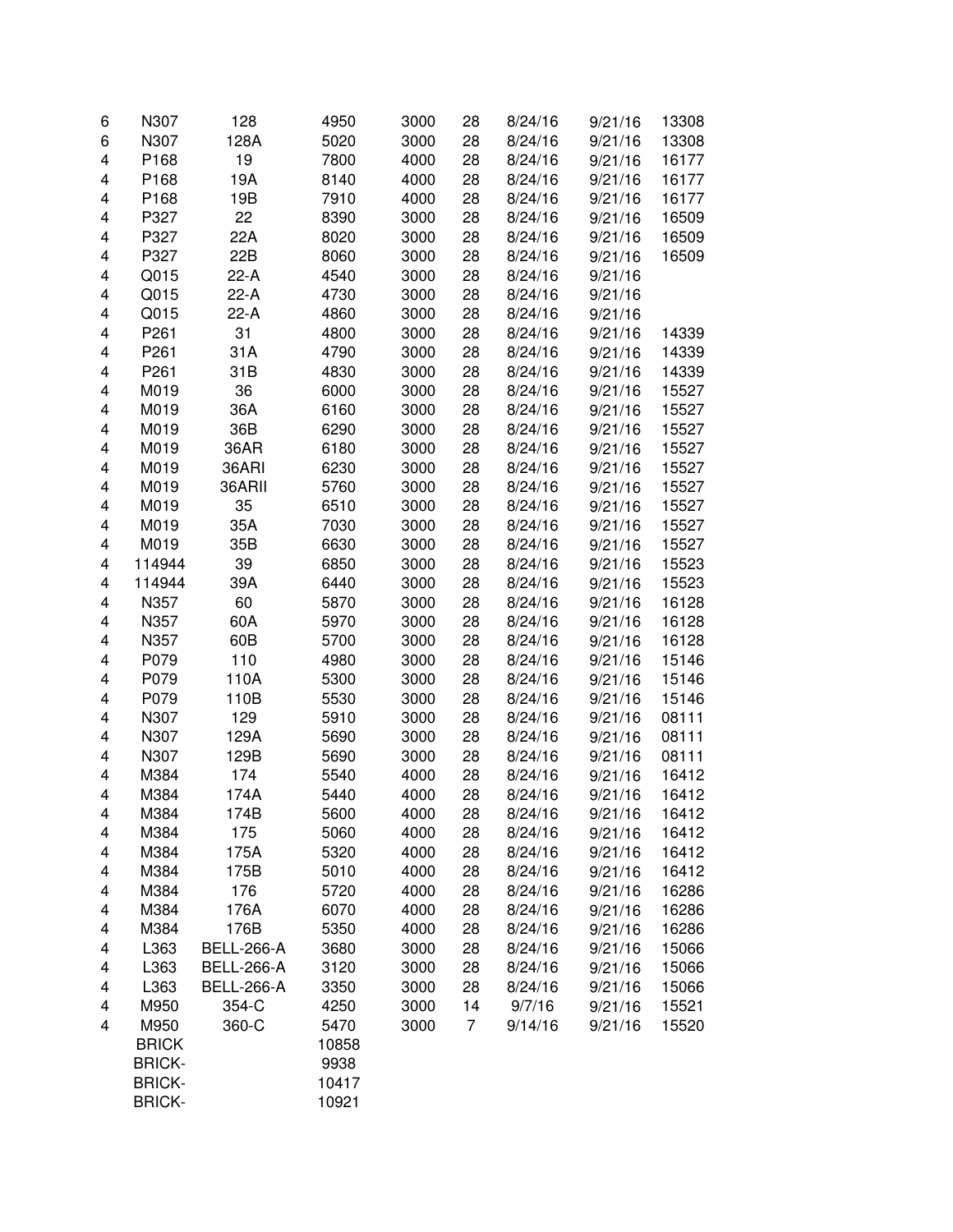|   | <b>BRICK-</b> |                         | 11818 |      |    |         |         |       |
|---|---------------|-------------------------|-------|------|----|---------|---------|-------|
|   | <b>BRICK-</b> |                         | 13900 |      |    |         |         |       |
|   | <b>BRICK-</b> |                         | 8248  |      |    |         |         |       |
|   | <b>BRICK-</b> |                         | 10217 |      |    |         |         |       |
|   | <b>BRICK-</b> |                         | 14407 |      |    |         |         |       |
|   | <b>BRICK-</b> |                         | 12500 |      |    |         |         |       |
| 4 | Q326          | $1-C$                   | 3370  | 3000 | 14 | 9/8/16  | 9/21/16 | 16127 |
| 4 | M950          | 355-C                   | 4690  | 3000 | 14 | 9/8/16  | 9/21/16 | 15220 |
| 4 | Q1406         | $\overline{c}$          | 5540  | 3500 | 28 | 8/25/16 | 9/22/16 | 16485 |
| 4 | Q1406         | 2A                      | 5300  | 3500 | 28 | 8/25/16 | 9/22/16 | 16485 |
| 4 | Q1406         | 2B                      | 5270  | 3500 | 28 | 8/25/16 | 9/22/16 | 16485 |
| 4 | Q147          | 3                       | 6080  | 4000 | 28 | 8/25/16 | 9/22/16 | 16413 |
| 4 | Q147          | 3A                      | 6580  | 4000 | 28 | 8/25/16 | 9/22/16 | 16413 |
| 4 | Q147          | 3B                      | 6390  | 4000 | 28 | 8/25/16 | 9/22/16 | 16413 |
| 4 | 108854.       | $\overline{\mathbf{4}}$ | 4470  | 3000 | 28 | 8/25/16 | 9/22/16 | 16120 |
| 4 | 108854.       | 4A                      | 4760  | 3000 | 28 | 8/25/16 | 9/22/16 | 16120 |
| 4 | 108854.       | 4B                      | 4460  | 3000 | 28 | 8/25/16 | 9/22/16 | 16120 |
| 4 | Q103          | $\overline{7}$          | 5130  | 3000 | 28 | 8/25/16 | 9/22/16 | 11192 |
| 4 | Q103          | 7A                      | 5110  | 3000 | 28 | 8/25/16 | 9/22/16 | 11192 |
| 4 | Q103          | 7B                      | 4820  | 3000 | 28 | 8/25/16 | 9/22/16 | 11192 |
| 4 | P166          | 13                      | 5950  | 3000 | 28 | 8/25/16 | 9/22/16 | 16192 |
| 4 | P166          | 13A                     | 6200  | 3000 | 28 | 8/25/16 | 9/22/16 | 16192 |
| 4 | P166          | 13B                     | 6290  | 3000 | 28 | 8/25/16 | 9/22/16 | 16192 |
| 4 | Q326          | $3-D$                   | 4560  | 3000 | 07 | 9/15/16 | 9/22/16 | 16127 |
| 4 | M950          | 361-C                   | 3490  | 3000 | 07 | 9/15/16 | 9/22/16 | 15521 |
| 4 | M002          | 45                      | 5330  | 3000 | 28 | 8/25/16 | 9/22/16 | 13163 |
| 4 | M002          | 45A                     | 5160  | 3000 | 28 | 8/25/16 | 9/22/16 | 13163 |
| 4 | M002          | 45B                     | 5230  | 3000 | 28 | 8/25/16 | 9/22/16 | 13163 |
| 4 | P079          | 111                     | 5550  | 3000 | 28 | 8/25/16 | 9/22/16 | 15146 |
| 4 | P079          | 111A                    | 5390  | 3000 | 28 | 8/25/16 | 9/22/16 | 15146 |
| 4 | P079          | 111B                    | 5330  | 3000 | 28 | 8/25/16 | 9/22/16 | 15146 |
| 4 | P047          | 153-A                   | 4940  | 3000 | 28 | 8/25/16 | 9/22/16 | 15199 |
| 4 | P047          | $153-A$                 | 5150  | 3000 | 28 | 8/25/16 | 9/22/16 | 15199 |
| 4 | P047          | 153-A                   | 5250  | 3000 | 28 | 8/25/16 | 9/22/16 | 15199 |
| 4 | P230          | 180                     | 190   | 3000 | 28 | 8/25/16 | 9/22/16 | 16343 |
| 4 | P230          | 180A                    | 470   | 3000 | 28 | 8/25/16 | 9/22/16 | 16343 |
| 4 | P230          | 180B                    | 570   | 3000 | 28 | 8/25/16 | 9/22/16 | 16343 |
| 4 | P230          | 181                     | 4160  | 4000 | 28 | 8/25/16 | 9/22/16 | 15050 |
| 4 | P230          | 181A                    | 4090  | 4000 | 28 | 8/25/16 | 9/22/16 | 15050 |
| 4 | P230          | 181B                    | 4160  | 4000 | 28 | 8/25/16 | 9/22/16 | 15050 |
| 4 | 109607        | $5-A$                   | 9470  | 8000 | 28 | 8/25/16 | 9/22/16 | 15522 |
| 4 | 109607        | $5-A$                   | 11670 | 8000 | 28 | 8/25/16 | 9/22/16 | 15522 |
| 4 | 109607        | 5-A                     | 10710 | 8000 | 28 | 8/25/16 | 9/22/16 | 15522 |
| 4 | J363          | $17-A$                  | 5160  | 3000 | 28 | 8/25/16 | 9/22/16 |       |
| 4 | J363          | $17-A$                  | 5090  | 3000 | 28 | 8/25/16 | 9/22/16 |       |
| 4 | J363          | $17-A$                  | 5090  | 3000 | 28 | 8/25/16 | 9/22/16 |       |
| 4 | P168          | 20                      | 7250  | 4000 | 28 | 8/25/16 | 9/22/16 | 16174 |
| 4 | P168          | 20A                     | 6900  | 4000 | 28 | 8/25/16 | 9/22/16 | 16174 |
| 4 | P168          | 20 <sub>B</sub>         | 7190  | 4000 | 28 | 8/25/16 | 9/22/16 | 16174 |
| 4 | P929          | 21                      | 4920  | 3000 | 28 | 8/25/16 | 9/22/16 | 16255 |
| 4 | P929          | 21A                     | 4490  | 3000 | 28 | 8/25/16 | 9/22/16 | 16255 |
| 4 | P929          | 21B                     | 4940  | 3000 | 28 | 8/25/16 | 9/22/16 | 16255 |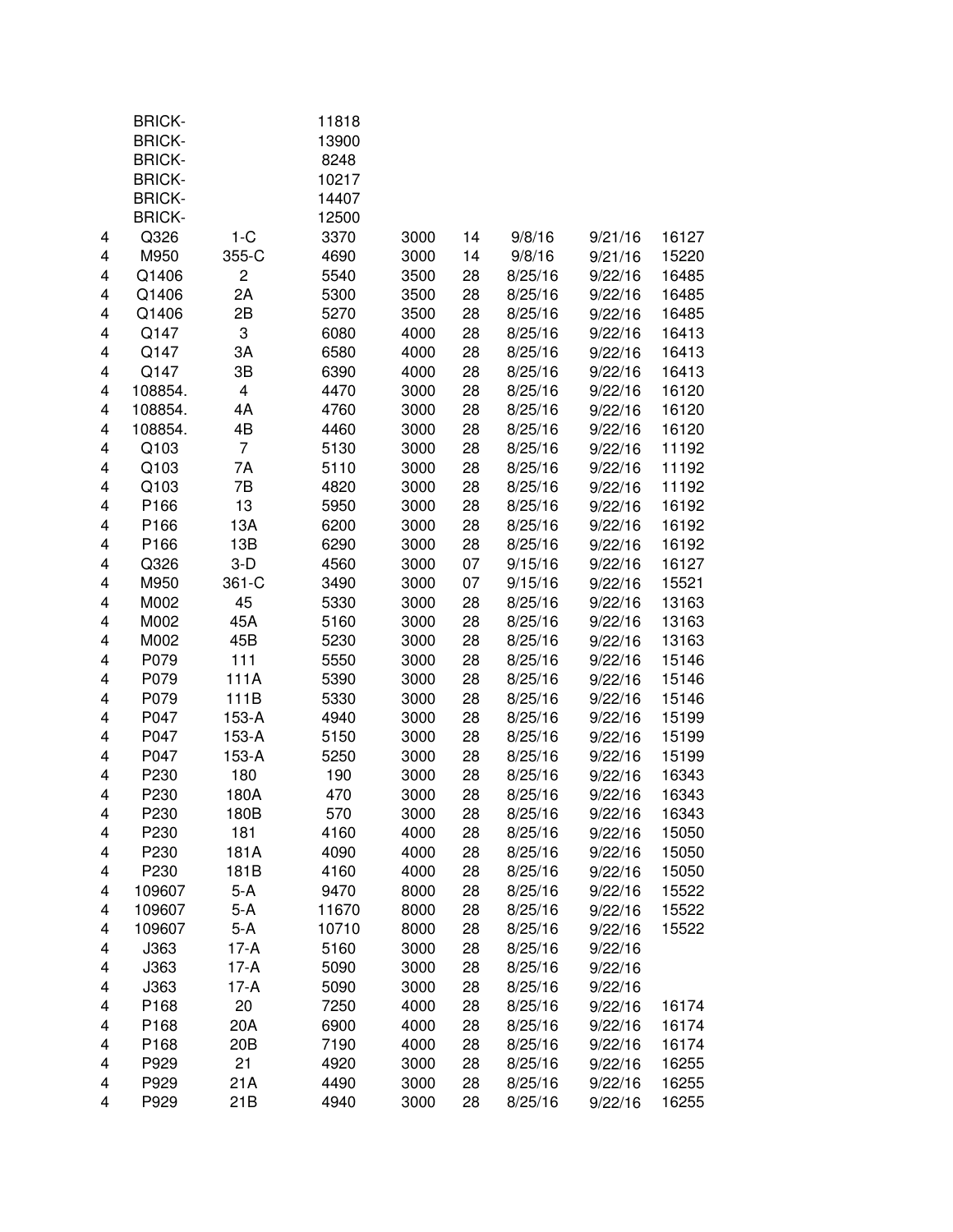| 4 | Q015             | 24-A   | 4230  | 3000 | 28 | 8/25/16 | 9/22/16 | 16522 |
|---|------------------|--------|-------|------|----|---------|---------|-------|
| 4 | Q015             | $24-A$ | 4040  | 3000 | 28 | 8/25/16 | 9/22/16 | 16522 |
| 4 | Q015             | $24-A$ | 4010  | 3000 | 28 | 8/25/16 | 9/22/16 | 16522 |
| 4 | P190             | 29     | 6330  | 3000 | 28 | 8/25/16 | 9/22/16 | 15425 |
| 4 | P190             | 29A    | 6270  | 3000 | 28 | 8/25/16 | 9/22/16 | 15425 |
| 4 | P <sub>190</sub> | 29B    | 6550  | 3000 | 28 | 8/25/16 | 9/22/16 | 15425 |
| 4 | M019             | 37     | 4250  | 3000 | 28 | 8/25/16 | 9/22/16 | 15527 |
| 4 | M019             | 37A    | 4430  | 3000 | 28 | 8/25/16 | 9/22/16 | 15527 |
| 4 | M019             | 37B    | 3900  | 3000 | 28 | 8/25/16 | 9/22/16 | 15527 |
| 4 | 114944           | 40     | 5810  | 3000 | 28 | 8/25/16 | 9/22/16 | 15393 |
| 4 | 114944           | 40A    | 5620  | 3000 | 28 | 8/25/16 | 9/22/16 | 15393 |
| 4 | P097             | 57     | 5640  | 3000 | 28 | 8/25/16 | 9/22/16 | 16424 |
| 4 | P097             | 57A    | 5410  | 3000 | 28 | 8/25/16 | 9/22/16 | 16424 |
| 4 | P097             | 57B    | 5390  | 3000 | 28 | 8/25/16 | 9/22/16 | 16424 |
| 4 | P097             | 58     | 5310  | 3000 | 28 | 8/25/16 | 9/22/16 | 16424 |
| 4 | P097             | 58A    | 5130  | 3000 | 28 | 8/25/16 | 9/22/16 | 16424 |
| 4 | P097             | 58B    | 5610  | 3000 | 28 | 8/25/16 | 9/22/16 | 16424 |
| 4 | P247             | 62     | 4670  | 3000 | 28 | 8/25/16 | 9/22/16 | 16130 |
| 4 | P247             | 62A    | 4680  | 3000 | 28 | 8/25/16 | 9/22/16 | 16130 |
| 4 | P247             | 62B    | 4680  | 3000 | 28 | 8/25/16 | 9/22/16 | 16130 |
| 4 | P229             | 15-ARK | 13280 | 8000 | 20 | 9/2/16  | 9/22/16 | 14051 |
| 4 | P229             | 15-ARK | 13250 | 8000 | 20 | 9/2/16  | 9/22/16 | 14051 |
| 4 | P229             | 15-ARK | 13090 | 8000 | 20 | 9/2/16  | 9/22/16 | 14051 |
| 4 | P229             | 16-ARK | 11750 | 8000 | 20 | 9/2/16  | 9/22/16 | 14051 |
| 4 | P229             | 16-ARK | 12080 | 8000 | 20 | 9/2/16  | 9/22/16 | 14051 |
| 4 | P229             | 16-ARK | 12390 | 8000 | 20 | 9/2/16  | 9/22/16 | 14051 |
| 4 | P229             | 17-ARK | 10480 | 8000 | 14 | 9/8/16  | 9/22/16 | 14051 |
| 4 | P229             | 17-ARK | 10650 | 8000 | 14 | 9/8/16  | 9/22/16 | 14051 |
| 4 | P229             | 17-ARK | 10830 | 8000 | 14 | 9/8/16  | 9/22/16 | 14051 |
| 4 | P229             | 18-ARK | 11030 | 8000 | 14 | 9/8/16  | 9/22/16 | 14051 |
| 4 | P229             | 18-ARK | 11830 | 8000 | 14 | 9/8/16  | 9/22/16 | 14051 |
| 4 | P229             | 18-ARK | 11570 | 8000 | 14 | 9/8/16  | 9/22/16 | 14051 |
|   | P229             | 19-ARK |       |      |    |         | 9/22/16 | 14051 |
| 4 |                  |        | 10290 | 8000 | 9  | 9/13/16 |         |       |
| 4 | P229             | 19-ARK | 11110 | 8000 | 9  | 9/13/16 | 9/22/16 | 14051 |
| 4 | P229             | 19-ARK | 10770 | 8000 | 9  | 9/13/16 | 9/22/16 | 14051 |
| 4 | P229             | 20-ARK | 10900 | 8000 | 9  | 9/13/16 | 9/22/16 | 14051 |
| 4 | P229             | 20-ARK | 11380 | 8000 | 9  | 9/13/16 | 9/22/16 | 14051 |
| 4 | P229             | 20-ARK | 11070 | 8000 | 9  | 9/13/16 | 9/22/16 | 14051 |
| 4 | P229             | 21-ARK | 10620 | 8000 | 7  | 9/13/16 | 9/22/16 | 14051 |
| 4 | P229             | 21-ARK | 10060 | 8000 | 7  | 9/15/16 | 9/22/16 | 14051 |
| 4 | P229             | 21-ARK | 10240 | 8000 | 7  | 9/15/16 | 9/22/16 | 14051 |
| 4 | M021             | 74     | 6870  | 3000 | 28 | 8/25/16 | 9/22/16 | 15400 |
| 4 | M021             | 74A    | 6180  | 3000 | 28 | 8/25/16 | 9/22/16 | 15400 |
| 4 | M021             | 74B    | 6880  | 3000 | 28 | 8/25/16 | 9/22/16 | 15400 |
| 4 | M021             | 73     | 5010  | 3000 | 28 | 8/25/16 | 9/22/16 | 16043 |
| 4 | M021             | 73A    | 4680  | 3000 | 28 | 8/25/16 | 9/22/16 | 16043 |
| 4 | M021             | 73B    | 4860  | 3000 | 28 | 8/25/16 | 9/22/16 | 16043 |
| 6 | P105             | 56     | 4140  | 3000 | 28 | 8/25/16 | 9/22/16 | 16302 |
| 6 | P105             | 56A    | 4040  | 3000 | 28 | 8/25/16 | 9/22/16 | 16302 |
| 6 | N307             | 131    | 5850  | 3000 | 28 | 8/25/16 | 9/22/16 | 13308 |
| 6 | N307             | 131A   | 5910  | 3000 | 28 | 8/25/16 | 9/22/16 | 13308 |
| 4 | N279             | 139    | 4950  | 3000 | 28 | 8/25/16 | 9/22/16 | 15349 |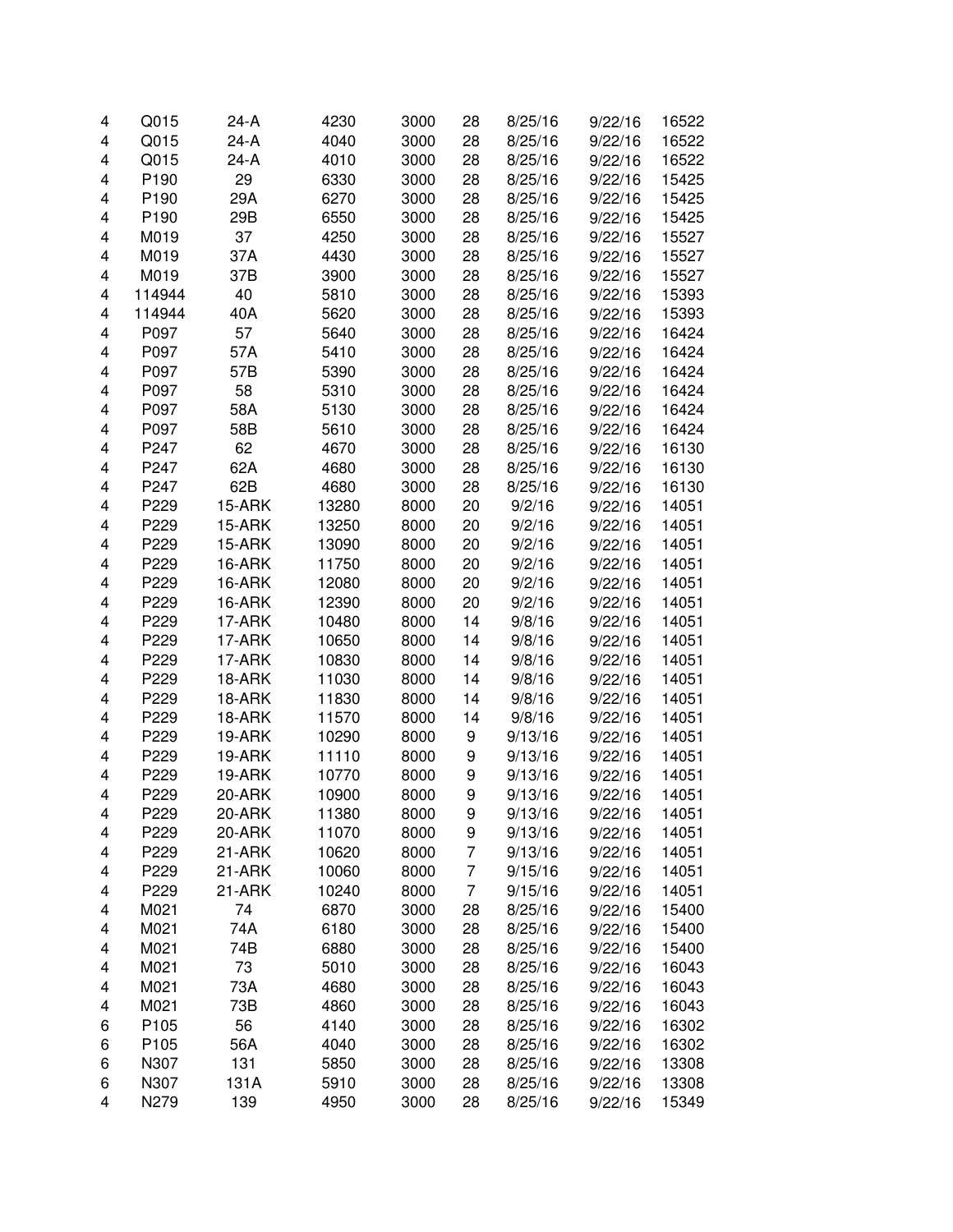| 4                       | N279             | 139A     | 5520 | 3000 | 28 | 8/25/16 | 9/22/16 | 15349 |
|-------------------------|------------------|----------|------|------|----|---------|---------|-------|
| $\overline{\mathbf{4}}$ | N279             | 139B     | 4990 | 3000 | 28 | 8/25/16 | 9/22/16 | 15349 |
| 4                       | N198             | 268      | 5270 | 3000 | 28 | 8/25/16 | 9/22/16 | 13034 |
| 4                       | N198             | 268A     | 4780 | 3000 | 28 | 8/25/16 | 9/22/16 | 13034 |
| 4                       | N198             | 268B     | 4200 | 3000 | 28 | 8/25/16 | 9/22/16 | 13034 |
| 4                       | M305             | F-287    | 6120 | 3000 | 28 | 8/25/16 | 9/22/16 | 13108 |
| 4                       | M305             | F-287A   | 6990 | 3000 | 28 | 8/25/16 | 9/22/16 | 13108 |
| 4                       | M305             | F-287B   | 6090 | 3000 | 28 | 8/25/16 | 9/22/16 | 13108 |
| 4                       | M950             | 347      | 3780 | 3000 | 28 | 8/25/16 | 9/22/16 | 15520 |
| $\overline{\mathbf{4}}$ | M950             | 347A     | 4410 | 3000 | 28 | 8/25/16 | 9/22/16 | 15520 |
| $\overline{\mathbf{4}}$ | M950             | 347B     | 4770 | 3000 | 28 | 8/25/16 | 9/22/16 | 15520 |
| $\overline{\mathbf{4}}$ | N307             | 130      | 5920 | 3000 | 28 | 8/25/16 | 9/22/16 | 08111 |
| $\overline{\mathbf{4}}$ | N307             | 130A     | 5410 | 3000 | 28 | 8/25/16 | 9/22/16 | 08111 |
|                         | <b>BRICK</b>     |          | 7575 |      |    |         |         |       |
|                         | <b>BRICK</b>     |          | 9170 |      |    |         |         |       |
|                         | <b>BRICK</b>     |          | 6927 |      |    |         |         |       |
|                         | <b>BRICK</b>     |          | 8408 |      |    |         |         |       |
|                         | <b>BRICK</b>     |          | 9093 |      |    |         |         |       |
| 4                       | N114             | 82       | 4830 | 3000 | 28 | 8/26/16 | 9/23/16 | 14202 |
| 4                       | N114             | 82A      | 4740 | 3000 | 28 | 8/26/16 | 9/23/16 | 14202 |
| 4                       | N114             | 82B      | 4930 | 3000 | 28 | 8/26/16 | 9/23/16 | 14202 |
|                         | 108854.          | 5        | 5070 | 3000 | 28 | 8/26/16 |         | 16120 |
| 4                       |                  |          |      | 3000 |    |         | 9/23/16 |       |
| 4                       | 108854.          | 5A       | 5010 |      | 28 | 8/26/16 | 9/23/16 | 16120 |
| 4                       | 108854.          | 5B       | 4790 | 3000 | 28 | 8/26/16 | 9/23/16 | 16120 |
| 4                       | 110692.          | 30A      | 5250 | 4000 | 28 | 8/26/16 | 9/23/16 | 15317 |
| 4                       | 110692.          | 30A      | 5220 | 4000 | 28 | 8/26/16 | 9/23/16 | 15317 |
| 4                       | 110692.          | 30A      | 4910 | 4000 | 28 | 8/26/16 | 9/23/16 | 15317 |
| $\overline{\mathbf{4}}$ | P230             | 182      | 5050 | 3000 | 28 | 8/26/16 | 9/23/16 | 16417 |
| $\overline{\mathbf{4}}$ | P230             | 182A     | 5090 | 3000 | 28 | 8/26/16 | 9/23/16 | 16417 |
| $\overline{\mathbf{4}}$ | P230             | 182B     | 4920 | 3000 | 28 | 8/26/16 | 9/23/16 | 16417 |
| $\overline{\mathbf{4}}$ | P <sub>180</sub> | 64       | 5230 | 3000 | 28 | 8/26/16 | 9/23/16 | 15587 |
| $\overline{\mathbf{4}}$ | P180             | 64A      | 5670 | 3000 | 28 | 8/26/16 | 9/23/16 | 15587 |
| $\overline{\mathbf{4}}$ | P180             | 64B      | 5510 | 3000 | 28 | 8/26/16 | 9/23/16 | 15587 |
| $\overline{\mathbf{4}}$ | P047             | 59       | 4680 | 3000 | 28 | 8/26/16 | 9/23/16 | 16424 |
| $\overline{\mathbf{4}}$ | P047             | 59A      | 4440 | 3000 | 28 | 8/26/16 | 9/23/16 | 16424 |
| $\overline{\mathbf{4}}$ | P047             | 59B      | 4490 | 3000 | 28 | 8/26/16 | 9/23/16 | 16424 |
| 4                       | M950             | 348      | 3920 | 3000 | 28 | 8/26/16 | 9/23/16 | 15521 |
| 4                       | M950             | 348A     | 4080 | 3000 | 28 | 8/26/16 | 9/23/16 | 15521 |
| 4                       | M950             | 348B     | 3780 | 3000 | 28 | 8/26/16 | 9/23/16 | 15521 |
| 4                       | <b>CNN114</b>    | 81       | 5190 | 4000 | 28 | 8/26/16 | 9/23/16 | 14202 |
| 4                       | <b>CNN114</b>    | 81A      | 5500 | 4000 | 28 | 8/26/16 | 9/23/16 | 14202 |
| 4                       | <b>CNN114</b>    | 81B      | 5170 | 4000 | 28 | 8/26/16 | 9/23/16 | 14202 |
| 4                       | P230             | 183      | 4920 | 3000 | 28 | 8/26/16 | 9/23/16 | 16115 |
| 4                       | P230             | 183A     | 4950 | 3000 | 28 | 8/26/16 | 9/23/16 | 16115 |
| 4                       | P230             | 183N     | 4940 | 3000 | 28 | 8/26/16 | 9/23/16 | 16115 |
| 4                       | P230             | 184      | 3940 | 4000 | 28 | 8/26/16 | 9/23/16 | 15050 |
| 4                       | P230             | 184A     | 4050 | 4000 | 28 | 8/26/16 | 9/23/16 | 15050 |
| 4                       | P230             | 184B     | 3880 | 4000 | 28 | 8/26/16 | 9/23/16 | 15050 |
| 4                       | J363             | BELL367A | 3120 | 3000 | 28 | 8/26/16 | 9/23/16 | 15066 |
| 4                       | J363             | BELL367A | 3200 | 3000 | 28 | 8/26/16 | 9/23/16 | 15066 |
| 4                       | J363             | BELL367A | 3340 | 3000 | 28 | 8/26/16 | 9/23/16 | 15066 |
| $\overline{\mathbf{4}}$ | M384             | 180      | 5510 | 4000 | 28 | 8/26/16 | 9/23/16 | 16412 |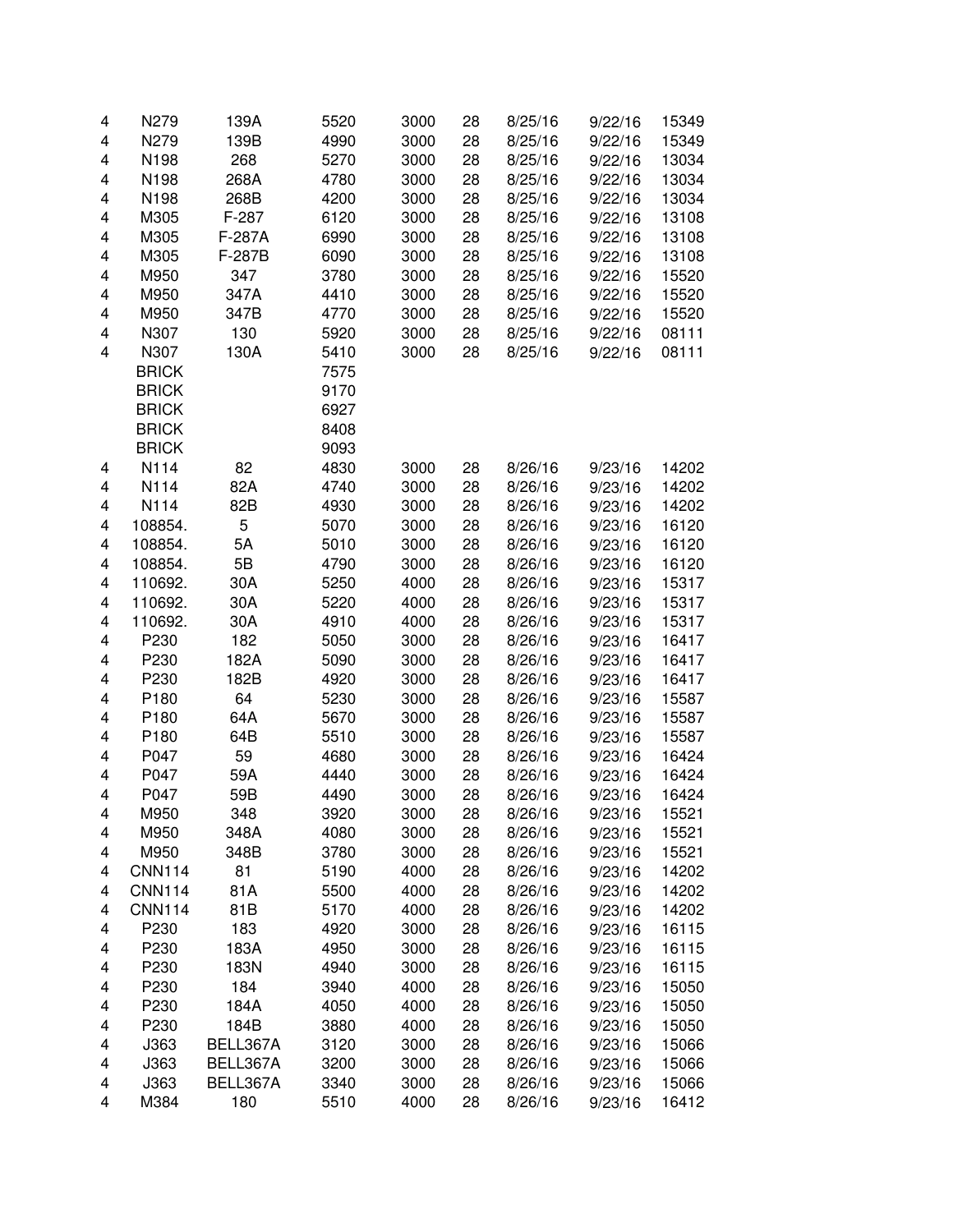| 4                       | M384    | 180A         | 5420  | 4000 | 28 | 8/26/16 | 9/23/16 | 16412 |
|-------------------------|---------|--------------|-------|------|----|---------|---------|-------|
| 4                       | M384    | 180B         | 5250  | 4000 | 28 | 8/26/16 | 9/23/16 | 16412 |
| 4                       | M384    | 177          | 6410  | 4000 | 28 | 8/26/16 | 9/23/16 | 16412 |
| 4                       | M384    | 177A         | 6680  | 4000 | 28 | 8/26/16 | 9/23/16 | 16412 |
| 4                       | M384    | 177B         | 6180  | 4000 | 28 | 8/26/16 | 9/23/16 | 16412 |
| 4                       | Q018    | 3            | 4470  | 3000 | 28 | 8/26/16 | 9/23/16 | 15524 |
| 4                       | Q018    | 3A           | 3500  | 3000 | 28 | 8/26/16 | 9/23/16 | 15524 |
| 4                       | Q018    | 3B           | 4490  | 3000 | 28 | 8/26/16 | 9/23/16 | 15524 |
| 4                       | Q031    | 23           | 5220  | 3000 | 28 | 8/26/16 | 9/23/16 | 15391 |
| 4                       | Q031    | 23A          | 4940  | 3000 | 28 | 8/26/16 | 9/23/16 | 15391 |
| 4                       | Q031    | 23B          | 5390  | 3000 | 28 | 8/26/16 | 9/23/16 | 15391 |
| 4                       | N198    | 269          | 3820  | 3000 | 28 | 8/26/16 | 9/23/16 | 13034 |
| 4                       | N198    | 269A         | 3780  | 3000 | 28 | 8/26/16 | 9/23/16 | 13034 |
| 4                       | N198    | 269B         | 3890  | 3000 | 28 | 8/26/16 | 9/23/16 | 13034 |
| 4                       | 114981. | 14           | 4040  | 5000 | 28 | 8/26/16 | 9/23/16 | 15605 |
| 4                       | 114981. | 14B          | 4180  | 5000 | 28 | 8/26/16 | 9/23/16 | 15605 |
| 4                       | 114981. | 14C          | 4040  | 5000 | 28 | 8/26/16 | 9/23/16 | 15605 |
| 4                       | Q015    | 25A          | 4590  | 3000 | 28 | 8/26/16 | 9/23/16 | 16522 |
| 4                       | Q015    | 25A          | 4670  | 3000 | 28 | 8/26/16 | 9/23/16 | 16522 |
| 4                       | Q015    | 25A          | 4570  | 3000 | 28 | 8/26/16 | 9/23/16 | 16522 |
| 4                       | M384    | 179          | 5700  | 4000 | 28 | 8/26/16 | 9/23/16 | 16412 |
| 4                       | M384    | 179A         | 5230  | 4000 | 28 | 8/26/16 | 9/23/16 | 16412 |
| 4                       | M384    | 179B         | 5400  | 4000 | 28 | 8/26/16 | 9/23/16 | 16412 |
| 4                       | M384    | 178          | 6350  | 4000 | 28 | 8/26/16 | 9/23/16 | 16412 |
| 4                       | M384    | 178A         | 6220  |      | 28 | 8/26/16 | 9/23/16 | 16412 |
|                         |         |              |       | 4000 |    |         |         |       |
| $\overline{\mathbf{4}}$ | M384    | 178B         | 6300  | 4000 | 28 | 8/26/16 | 9/23/16 | 16412 |
| 6                       | P265    | 22           | 4330  | 3000 | 28 | 8/26/16 | 9/23/16 | 16511 |
| 6                       | P265    | 22A          | 4380  | 3000 | 28 | 8/26/16 | 9/23/16 | 16511 |
| 6                       | N307    | 132          | 5320  | 3000 | 28 | 8/26/16 | 9/23/16 | 13308 |
| 6                       | N307    | 132A         | 5610  | 3000 | 28 | 8/26/16 | 9/23/16 | 13308 |
| 4                       | P229    | 13-ARK       | 11360 | 8000 | 21 | 8/30/16 | 9/23/16 | 14051 |
| 4                       | P229    | 13-ARK       | 11710 | 8000 | 21 | 8/30/16 | 9/23/16 | 14051 |
| 4                       | P229    | 13-ARK       | 11370 | 8000 | 21 | 8/30/16 | 9/23/16 | 14051 |
| 4                       | P229    | 14-ARK       | 11980 | 8000 | 21 | 8/30/16 | 9/23/16 | 14051 |
| 4                       | P229    | 14-ARK       | 11430 | 8000 | 21 | 8/30/16 | 9/23/16 | 14051 |
| 4                       | P229    | 14-ARK       | 12540 | 8000 | 21 | 8/30/16 | 9/23/16 | 14051 |
| 4                       | P247    | 63           | 4210  | 3000 | 28 | 8/26/16 | 9/23/16 | 16130 |
| 4                       | P247    | 63A          | 4000  | 3000 | 28 | 8/26/16 | 9/23/16 | 16130 |
| 4                       | P247    | 63B          | 4520  | 3000 | 28 | 8/26/16 | 9/23/16 | 16130 |
| 4                       | Q326    | $4-D$        | 3650  | 3000 | 7  | 9/16/16 | 9/23/16 | 16127 |
| 4                       | N331    | $5-D$        | 4620  | 3000 | 14 | 9/9/16  | 9/23/16 | 15393 |
| 4                       | N331    | $7 - C$      | 3810  | 3000 | 7  | 9/16/16 | 9/23/16 | 16419 |
| 4                       | P050    | 13           | 9520  | 3000 | 28 | 8/26/16 | 9/23/16 | 15535 |
| 4                       | P050    | 13A          | 9290  | 3000 | 28 | 8/26/16 | 9/23/16 | 15535 |
| 4                       | P050    | 13B          | 9450  | 3000 | 28 | 8/26/16 | 9/23/16 | 15535 |
| 4                       | M384    | <b>177AR</b> | 6280  | 4000 | 28 | 8/26/16 | 9/23/16 | 16412 |
| 4                       | M384    | 177AR1       | 6900  | 4000 | 28 | 8/26/16 | 9/23/16 | 16412 |
| 4                       | M384    | 177AR2       | 6860  | 4000 | 28 | 8/26/16 | 9/23/16 | 16412 |
| 4                       | 114981  | 14A          | 4040  | 3000 | 28 | 8/26/16 | 9/23/16 | 15605 |
| 4                       | 114981  | 14B          | 4190  | 3000 | 28 | 8/26/16 | 9/23/16 | 15605 |
| 4                       | 114981  | 14C          | 4040  | 3000 | 28 | 8/26/16 | 9/23/16 | 15605 |
| 4                       | 114944  | 41           | 4350  | 3000 | 28 | 8/26/16 | 9/23/16 | 15393 |
|                         |         |              |       |      |    |         |         |       |